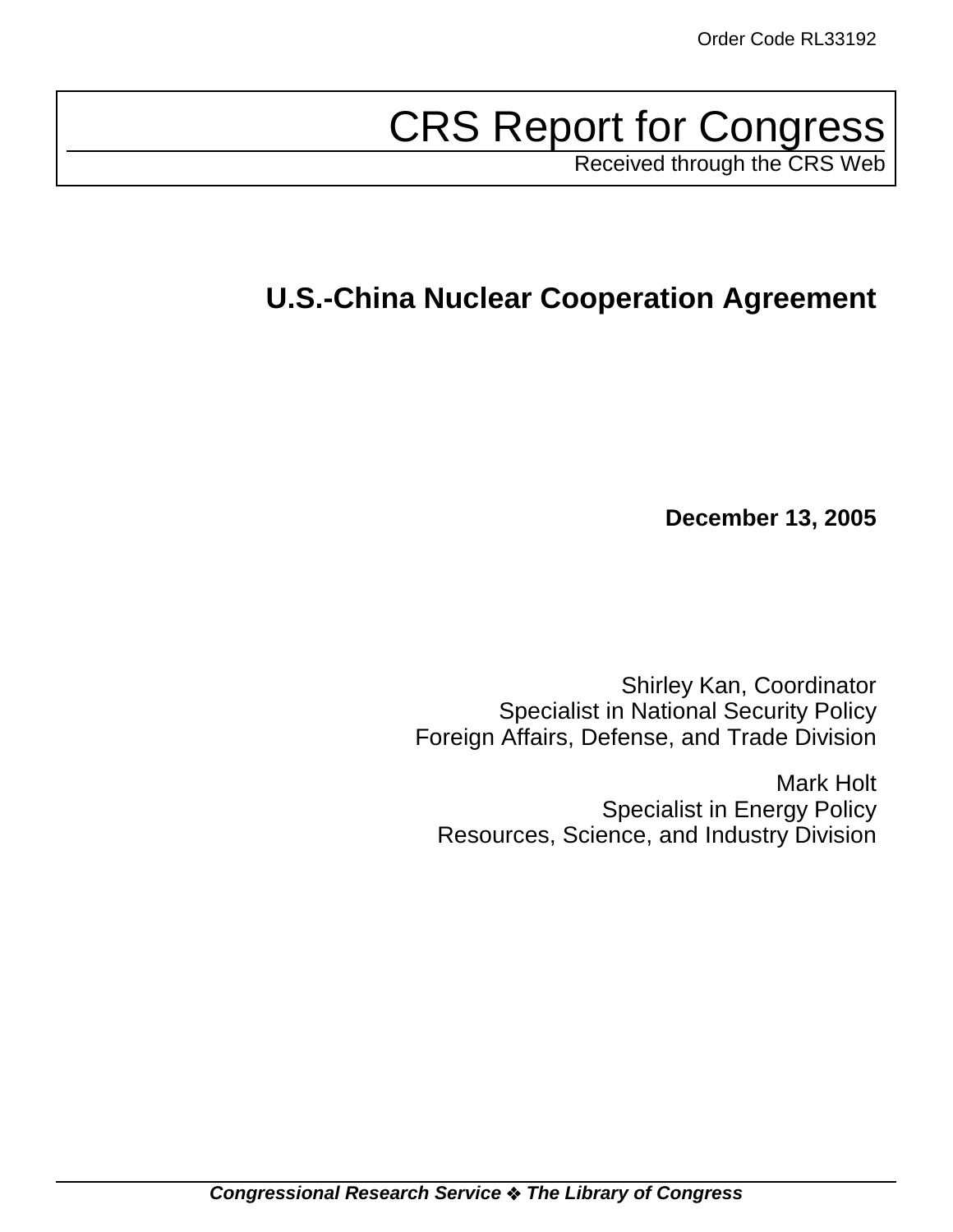# U.S.-China Nuclear Cooperation Agreement

#### **Summary**

This CRS Report, updated as warranted, discusses the agreement on civilian nuclear cooperation with the People's Republic of China (PRC) by focusing on congressional roles in crafting and carrying out the agreement. Some Members have been concerned about U.S. nuclear cooperation with China in the context of China's practices related to the proliferation of nuclear weapons. Members also have been interested in how Congress reviewed the agreement with China as well as how this experience might apply to other similar agreements, such as that with India. Congress also exercises oversight of exchanges with China in the nuclear area conducted by the Department of Energy and its National Nuclear Security Administration (NNSA). Some Members have considered whether financing by the U.S. Export-Import Bank should support nuclear exports to China.

Key developments in the U.S.-China nuclear cooperation agreement were timed for diplomatic summits between U.S. Presidents and PRC leaders. On April 30, 1984, President Reagan witnessed the initialing of the agreement. Secretary of Energy John Herrington signed the agreement on July 23, 1985. On July 24, 1985, President Reagan submitted to Congress the "Agreement Between the United States and the People's Republic of China Concerning Peaceful Uses of Nuclear Energy." Consideration of whether a Presidential certification would be the centerpiece of a summit in 1997 advanced the agreement's implementation. President Clinton, on January 12, 1998, signed certifications (as required by P.L. 99-183) on China's nuclear nonproliferation policy and practices to implement the agreement. The President also issued a certification and waived a sanction imposed after the 1989 Tiananmen Crackdown (as required by P.L. 101-246). Congressional review ended on March 18, 1998, and the agreement has since been implemented.

Almost 13 years passed between the time that President Reagan submitted the agreement to Congress in July 1985 and its implementation in March 1998 under the Clinton Administration. Congress played an important role in determining implementation of the agreement, including holding hearings, crafting legislation, and requiring and reviewing Presidential certifications. One of the primary congressional actions was enacted in P.L. 99-183, the Joint Resolution Relating to the Approval and Implementation of the Proposed Agreement for Nuclear Cooperation Between the United States and the People's Republic of China, which required a Presidential certification and a report followed by a period of 30 days of continuous session of Congress before the agreement could be implemented. After the 1989 Tiananmen Crackdown, Congress enacted sanctions in P.L. 101-246, the Foreign Relations Authorization Act for FYs 1990-1991, suspending nuclear cooperation with China and requiring an additional Presidential certification on the PRC's nuclear non-proliferation assurances.

On February 28, 2005, Westinghouse (along with Mitsubishi Heavy Industries) submitted a bid to sell four nuclear power reactors to China. The Bush Administration has supported this bid.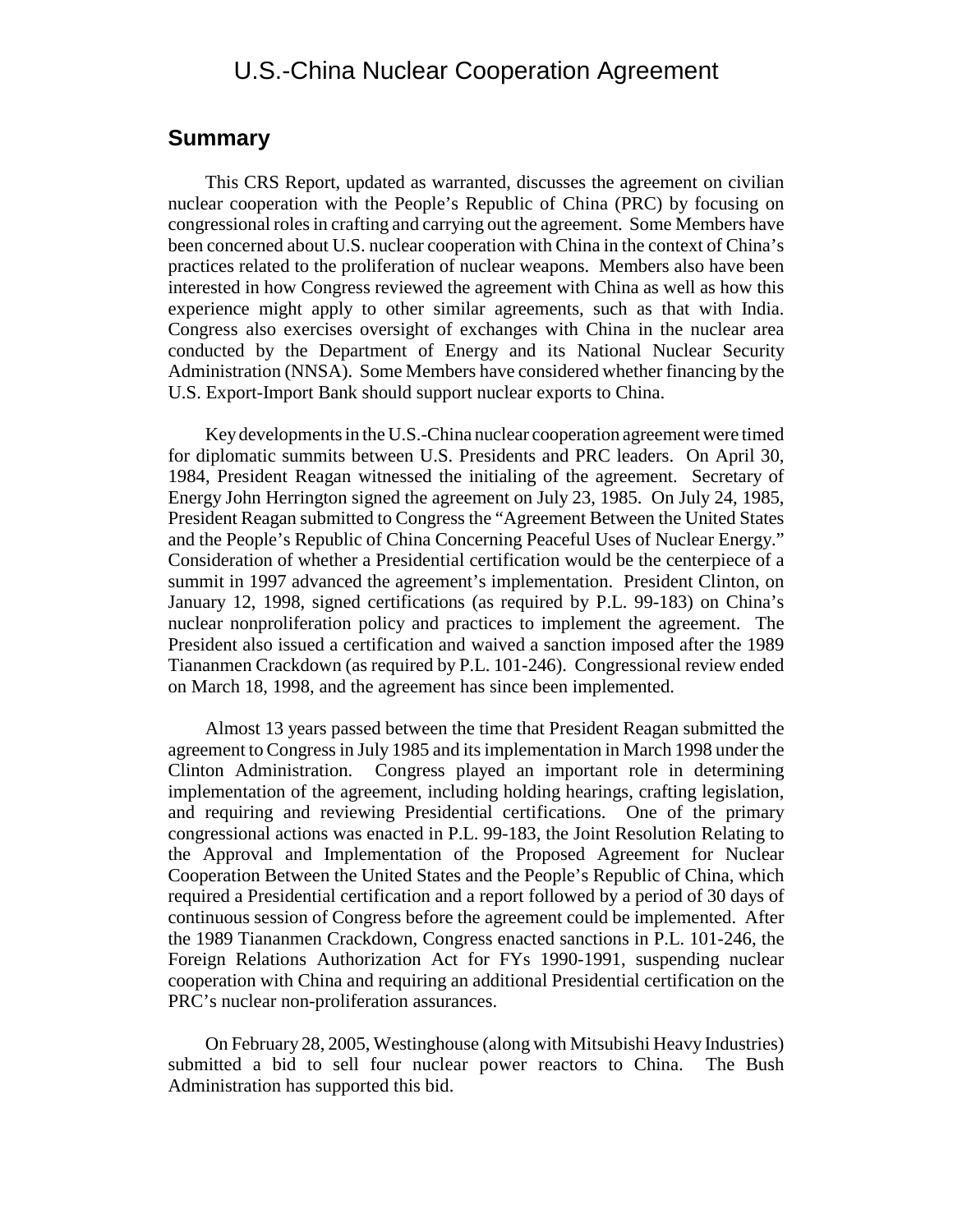# **Contents**

| Overview: Nuclear Cooperation with China and U.S. National Interests  2 |
|-------------------------------------------------------------------------|
|                                                                         |
|                                                                         |
|                                                                         |
|                                                                         |
|                                                                         |
|                                                                         |
|                                                                         |
|                                                                         |
| U.S. Points to PRC Nonproliferation Pledges  4                          |
|                                                                         |
|                                                                         |
|                                                                         |
|                                                                         |
|                                                                         |
|                                                                         |
|                                                                         |
|                                                                         |
|                                                                         |
|                                                                         |
|                                                                         |
|                                                                         |
|                                                                         |
|                                                                         |
|                                                                         |
|                                                                         |
|                                                                         |
|                                                                         |
|                                                                         |
|                                                                         |
|                                                                         |
|                                                                         |

Note: A version of this study was originally written for the House International Relations Subcommittee on Asia and the Pacific in the 109<sup>th</sup> Congress, and material from that study is made available for general congressional use with permission.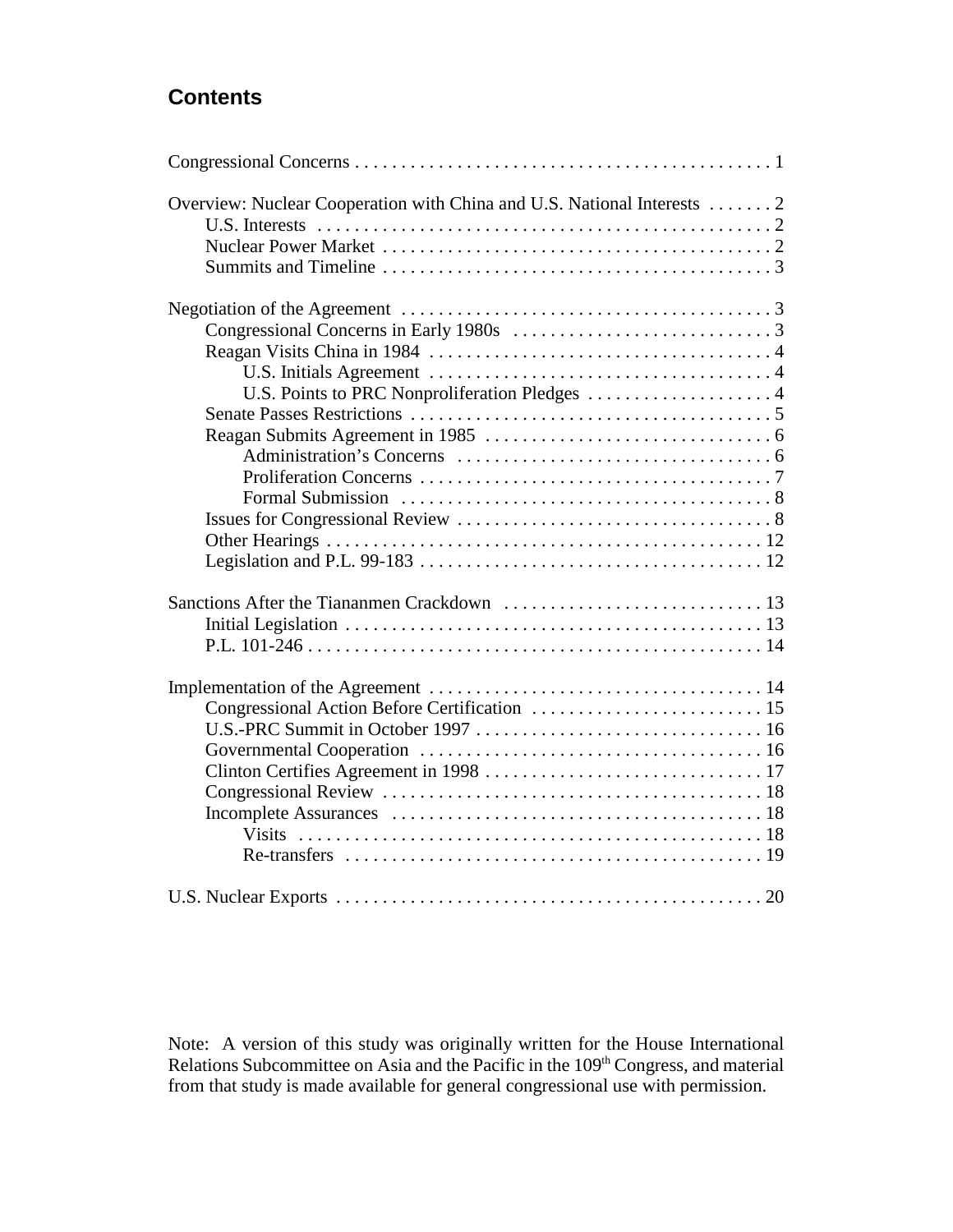# U.S.-China Nuclear Cooperation Agreement

# **Congressional Concerns**

This CRS Report discusses the Nuclear Cooperation Agreement between the United States and the People's Republic of China (PRC), which was signed in 1985 and implemented in 1998. The discussion focuses on congressional roles in crafting and carrying out the agreement. On July 24, 1985, President Reagan submitted to Congress the "Agreement Between the United States and the People's Republic of China Concerning Peaceful Uses of Nuclear Energy." Some Members have been concerned about U.S. nuclear cooperation with China in the context of China's practices related to the proliferation of nuclear weapons. (See CRS Report RL31555, *China and Proliferation of Weapons of Mass Destruction and Missiles: Policy Issues*, by Shirley Kan.) Members also have been interested in how Congress reviewed the agreement with China as well as how this experience might apply to other similar agreements, such as that with India. Congress also exercises oversight of exchanges with China in the nuclear area conducted by the Department of Energy and its National Nuclear Security Administration (NNSA). (On the creation of the NNSA and issues related to China, see CRS Report RL30143, *China: Suspected Acquisition of U.S. Nuclear Weapon Secrets*, by Shirley Kan.)

Some Members also have considered whether U.S. government resources should be used to support nuclear exports to China, specifically by Westinghouse Electric Company. (For information on the Ex-Im Bank, see CRS Report 98-568, *Export-Import Bank: Background and Legislative Issues*, by James Jackson.) Critics have argued that the United States, including its Export-Import Bank, should not support nuclear exports to China, given proliferation concerns.<sup>1</sup> On June 28, 2005, Representative Bernard Sanders introduced Amendment 381 to the Foreign Operations, Export Financing, and Related Programs Appropriations Act for FY2006 (H.R. 3057) to prohibit funds from being used by the Export-Import Bank to approve an application for a loan or loan guarantee for a nuclear project in the PRC. The House adopted the amendment (313-114) and passed H.R. 3057 on June 28, 2005, with the language in Section 589. The Senate's version did not have similar language, and the amendment was dropped in conference (H.Rept. 109-265). H.R. 3057 was enacted as P.L. 109-102 on November 14, 2005.

<sup>&</sup>lt;sup>1</sup> Timothy Carney, "U.S. to Fund Chinese Agency Aiding Iranian and Pakistani Nukes," *Human Events Online*, March 2, 2005.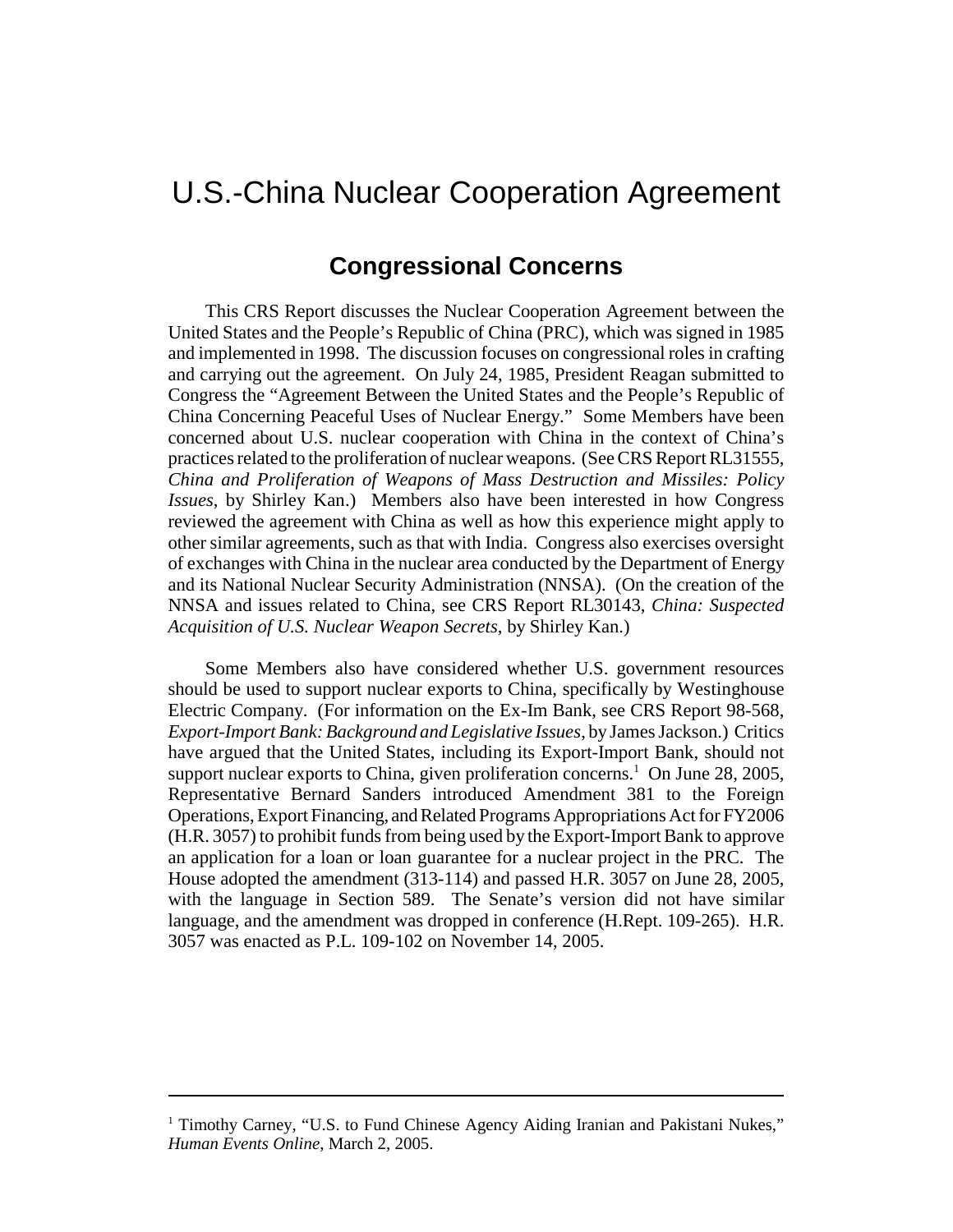# **Overview: Nuclear Cooperation with China and U.S. National Interests**

#### **U.S. Interests**

The question for U.S. policy-makers since the Reagan Administration in the 1980s has been whether nuclear cooperation with the PRC would be necessary to advance U.S. diplomatic, security, and economic interests. There were tensions in the framework for bilateral relations that informed U.S. considerations of peaceful nuclear cooperation. While the PRC under the rule of the Communist Party of China already possessed nuclear weapons, the PRC also has had a record of nuclear proliferation to countries such as Pakistan and Iran.<sup>2</sup> The United States and the PRC have not been allies, but in 1970 President Nixon began rapprochement with Communist Party ruler Mao Zedong and both countries considered areas of cooperation during the Cold War until the disintegration of the Soviet Union in 1991. Nuclear cooperation involves weighing risks and benefits. The risks include nuclear proliferation and upgrading technology and knowledge that also might have military uses. The benefits involve expanding engagement, building mutual confidence, and enabling U.S. businesses to compete for potentially lucrative nuclear power contracts. Increased nuclear power in China's electricity generation also could have an impact on its demand for oil and emission of greenhouse gas.

#### **Nuclear Power Market**

After PRC rulers led by Deng Xiaoping began to reform the economy in 1979, China announced plans for purchasing foreign nuclear power reactors to provide energy for economic modernization. According to those initial plans, China desired a total of 10,000 megawatts of nuclear power, or 5% of total electrical capacity by 2000. The acquisitions were estimated to be worth  $$10-20$  billion.<sup>3</sup> However, by 1999, nuclear power accounted for about 1% of electricity generation in China.4

In April 2004, Vice President Dick Cheney visited Beijing and discussed with Politburo Standing Committee Member and PRC Vice President Zeng Qinghong China's plans to build 24 to 30 nuclear power reactors by 2020, at the cost of \$1.5 billion for each plant. Presumably, China would then draw 4-5% of its electricity from nuclear power, expanded from 2% in 2003.<sup>5</sup> On February 28, 2005, Westinghouse (along with Mitsubishi Heavy Industries) submitted a bid to sell four nuclear power reactors to China, with the U.S. Nuclear Regulatory Commission's

<sup>2</sup> CRS Report 97-391, *China: Ballistic and Cruise Missiles*, by Shirley Kan; CRS Report RL31555, *China and Proliferation of Weapons of Mass Destruction and Missiles: Policy Issues*, by Shirley Kan.

<sup>3</sup> Alain Cass, "U.S. Nuclear Sector Licks Its Lips Over China," *Financial Times*, August 15, 1985.

<sup>4</sup> IAEA, "Nuclear Power Around the World," *News Briefs*, April/May 2000.

<sup>5</sup> Charles Hutzler, "China and U.S. Are Close to Ending Nuclear Dispute," *Wall Street Journal*, September 2, 2004.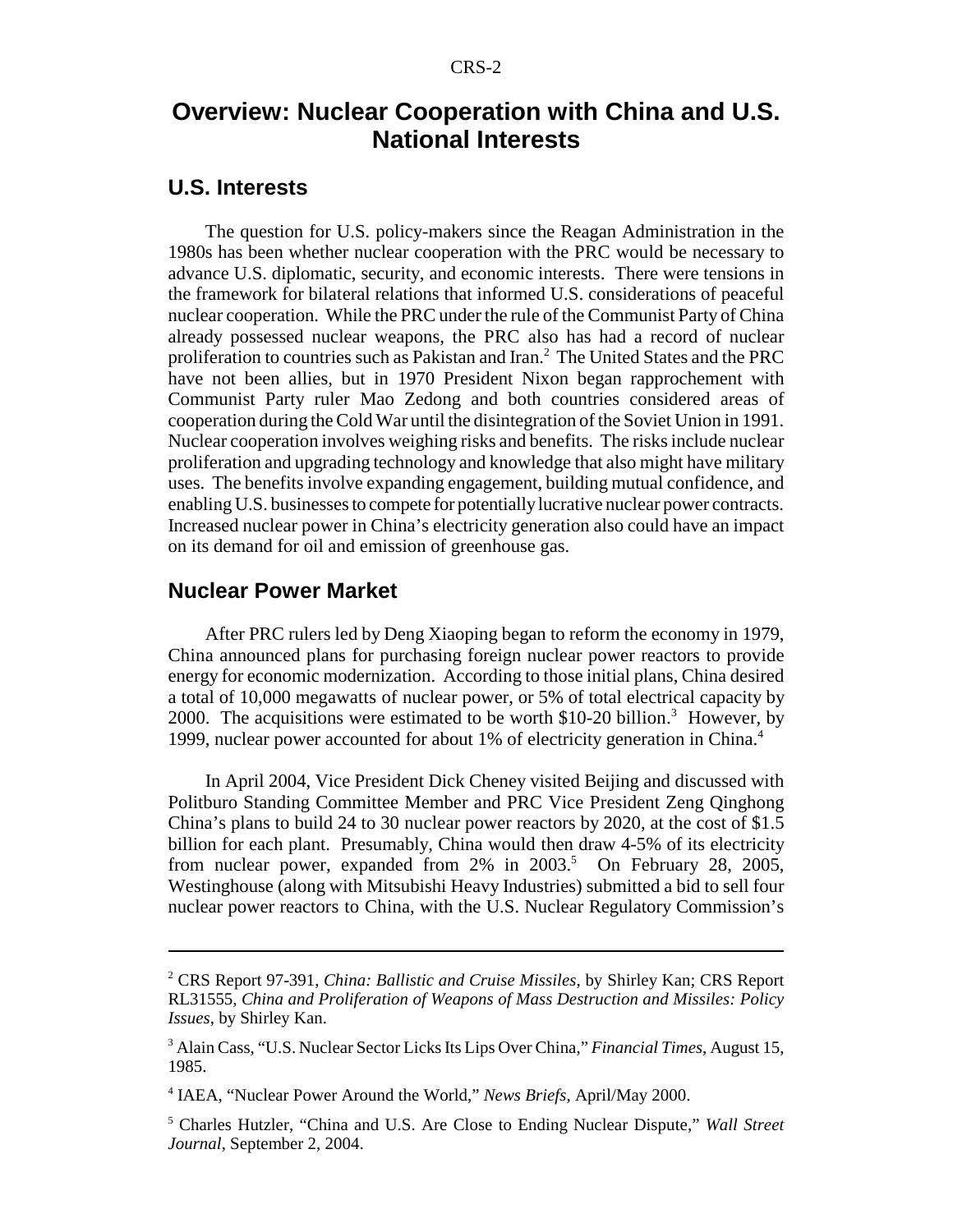approval.<sup>6</sup> The Bush Administration has supported Westinghouse's bid to sell nuclear reactors to China.<sup>7</sup>

# **Summits and Timeline**

Key developments in the U.S.-China nuclear cooperation agreement were timed for diplomatic summits between U.S. Presidents and PRC leaders. On April 30, 1984, President Reagan witnessed the initialing of the nuclear cooperation agreement. Secretary of Energy John Herrington signed the agreement on July 23, 1985. On July 24, 1985, President Reagan submitted the agreement to Congress. Consideration of whether a Presidential certification (as required by P.L. 99-183 on China's nuclear nonproliferation policy and practices) would be the centerpiece of a summit in 1997 advanced the agreement's implementation. President Clinton, on January 12, 1998, signed certifications to implement the agreement. The President also waived a sanction imposed after the 1989 Tiananmen Crackdown (in P.L. 101- 246). Congressional review ended on March 18, 1998, and the agreement has since been implemented.

Almost 13 years passed between the time that President Reagan submitted the agreement to Congress in July 1985 and its implementation in March 1998 under the Clinton Administration. Congress played an important role in determining implementation of the agreement, including holding hearings, crafting legislation, and requiring and reviewing Presidential certifications. One of the primary congressional actions was enacted in P.L. 99-183, the Joint Resolution Relating to the Approval and Implementation of the Proposed Agreement for Nuclear Cooperation Between the United States and the People's Republic of China (December 16, 1985), which required a Presidential certification and a report followed by a period of 30 days of continuous session of Congress before the agreement could be implemented. After the 1989 Tiananmen Crackdown, Congress enacted sanctions in P.L. 101-246, the Foreign Relations Authorization Act for FYs 1990-1991 (February 16, 1990), suspending nuclear cooperation with China and requiring an additional Presidential certification on the PRC's nuclear nonproliferation assurances.

# **Negotiation of the Agreement**

# **Congressional Concerns in Early 1980s**

In January 1983, U.S. officials negotiating a nuclear cooperation agreement with China linked possible U.S. nuclear exports to China with its reported nuclear

<sup>6</sup> *Nucleonics Week*, March 3, 2005.

<sup>&</sup>lt;sup>7</sup> Discussions with U.S. officials in Beijing held by the author and other congressional staffers of a delegation that visited the PRC in August 2005; reported in CRS Memo, "Congressional Staff Delegation's Visit to the PRC, Hong Kong (August 2005)," September 14, 2005, by Shirley Kan.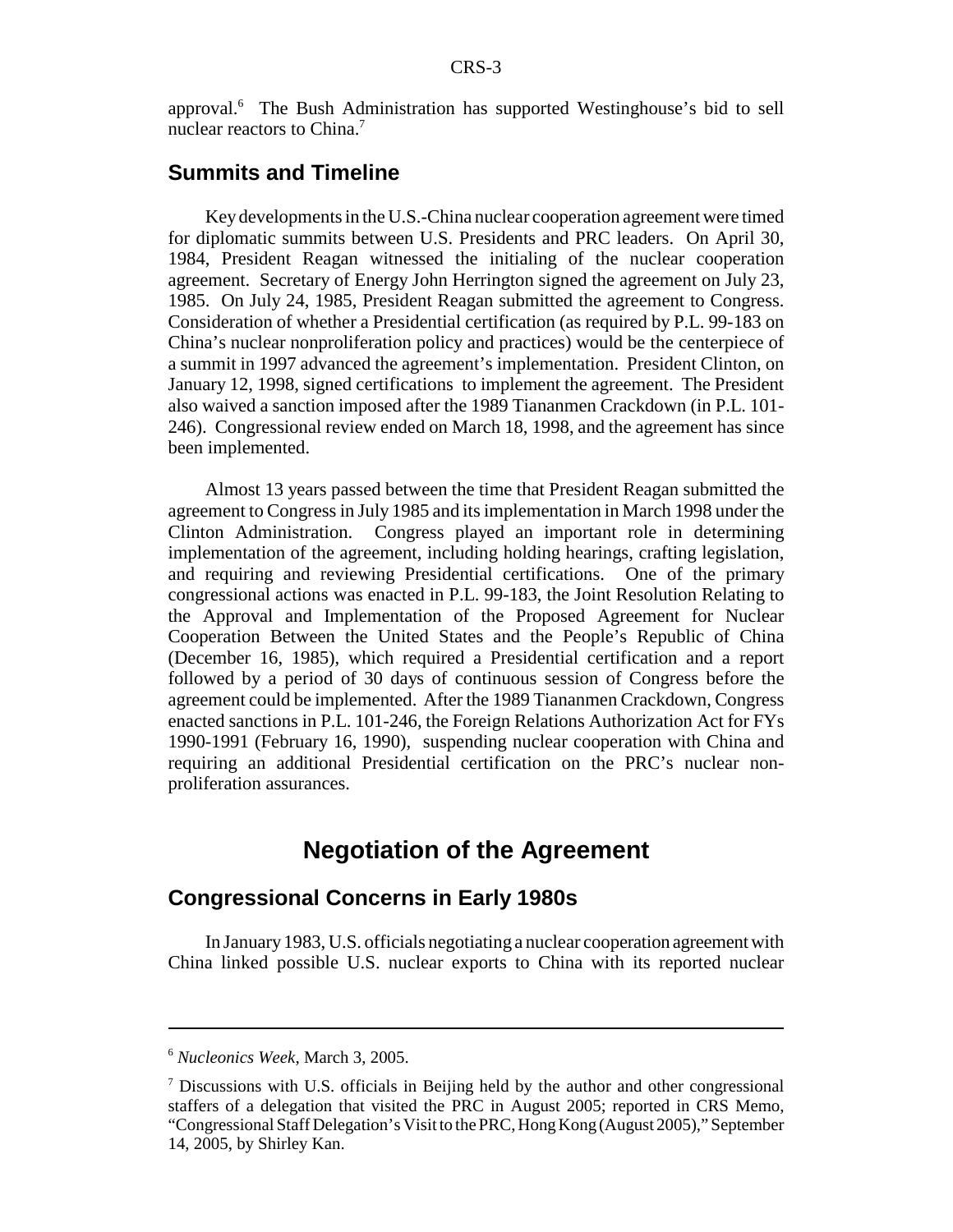proliferation practices, particularly in Pakistan.<sup>8</sup> Before an agreement was finalized, Senators Gordon Humphrey, William Roth, and William Proxmire wrote to Secretary of State George Shultz in December 1983. They urged that an agreement be drafted so that none of the provisions of the Nuclear Nonproliferation Act of 1978 would be waived. They also wrote that the agreement should include explicit pledges by China not to transfer any nuclear weapons equipment or information to any nation; to support the U.S. requirement for recipients to accept the International Atomic Energy Agency (IAEA)'s safeguards on nuclear exports; and to enter into an agreement with the IAEA to place China's civilian nuclear activities under IAEA safeguards with terms identical to those of the U.S.-IAEA safeguards agreement. Reported concerns about China also included its nuclear proliferation activities in Argentina and South Africa.<sup>9</sup>

#### **Reagan Visits China in 1984**

**U.S. Initials Agreement.** In preparation for President Ronald Reagan's first visit to the PRC in April 1984 to improve bilateral relations, officials sought an agreement on civil nuclear cooperation as the "deliverable" that caught the most attention. Begun in 1981, negotiations intensified before the visit over the U.S. requirement (under the Atomic Energy Act) for China to obtain U.S. prior approval before reprocessing, enrichment, or other alteration of transferred nuclear material. China objected to perceived infringement of its sovereignty. At the end of his visit, on April 30, 1984, Reagan witnessed the initialing of the nuclear cooperation agreement. The President said that he was "particularly proud" of the agreement, saying that "it will open broad opportunities for joint work in development of the energy base which China needs for her modernization." According to a summary of the terms provided by officials to the *New York Times*, China agreed that it would not enrich or reprocess fuel from U.S.-built reactors or store materials without U.S. consent; and the United States agreed not to use its control rights to inhibit the growth of China's nuclear industry out of commercial rivalry.<sup>10</sup>

**U.S. Points to PRC Nonproliferation Pledges.** China also took steps in response to U.S. concerns about nuclear proliferation during negotiations for the agreement. While China opposed the Nuclear Non-Proliferation Treaty (NPT), China applied for membership in the International Atomic Energy Agency (IAEA) in September 1983 and became a member on January 1, 1984. (The PRC did not accede to the NPT until March 9, 1992. Also, China joined the Zangger

<sup>&</sup>lt;sup>8</sup> Rob Laufer, "China's Role in Worldwide Nuclear Weapons Buildup Under U.S. Scrutiny," *Nucleonics Week*, January 20, 1983.

<sup>9</sup> *Nucleonics Week*, August 1, 1983 and December 8, 1983.

 $10$  Steven Weisman, "Reagan Leaves on Trip to China; Seeks to Ease Tension in Relations" and "U.S. Said to Reach Pack with Chinese on Nuclear Power," *New York Times*, April 23 and 24, 1984; Christopher Wren, "Chinese Concession Permits U.S. Accord on Atom Power," *New York Times*, April 17, 1984; "U.S.-Chinese Agreements," *New York Times*, April 30, 1984.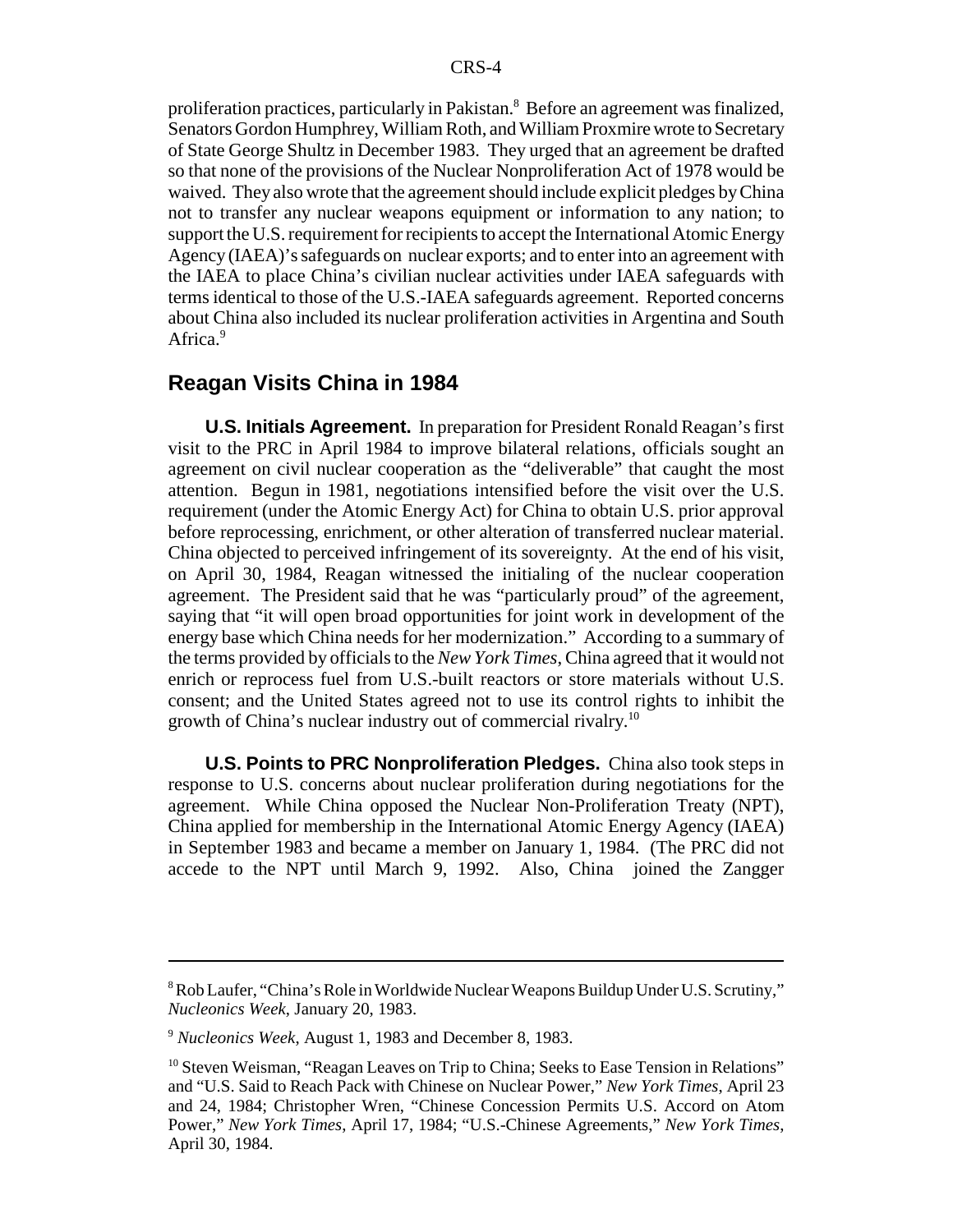Committee11 in October 1997 and the Nuclear Suppliers Group (NSG) in May 2004. Since 1992, the NSG has required "full-scope safeguards," or IAEA inspections of all other declared nuclear facilities in addition to the facility importing supplies to prevent diversions to weapon programs.)<sup>12</sup>

In making China's first address to the IAEA conference in September 1984, the PRC Minister of Nuclear Industry said that "China will, in exporting its nuclear materials and equipment, request the recipient countries to accept safeguards in line with the principles established in the agency's statutes. In the same view, when importing nuclear materials and equipment, China will also make sure that they are used for peaceful purposes." China did not offer to place its civilian nuclear facilities under IAEA safeguards, the only nuclear weapon state that remained outside such  $arrangements.<sup>13</sup>$  Also, Administration officials were able to point to a statement issued in January 1984 by PRC Premier Zhao Ziyang when he visited the United States and said that "we do not engage in nuclear proliferation ourselves, nor do we help other countries develop nuclear weapons."<sup>14</sup> That promise left a question about any future activities. Later, on January 19, 1985, PRC Vice Premier Li Peng issued an additional nonproliferation pledge, saying that the PRC "does not and will not in the future help any non-nuclear states to develop nuclear weapons" and that China would abide by commitments to the IAEA.<sup>15</sup> Still, questions remained about whether there would be written pledges and whether any such assurances would be publicly issued by China, itself, rather than the United States expressing its interpretation of an understanding reached with China either verbally or in writing.

#### **Senate Passes Restrictions**

Senator John Glenn introduced an amendment to the FY1986 continuing appropriations resolution (H.J.Res. 465) to prohibit the availability of funds for the transfer of nuclear equipment, materials, or technology to China until the President certifies to Congress that the standards and methods of verifying peaceful use of U.S. nuclear exports will be equivalent to those applied by the IAEA. On December 9,

<sup>&</sup>lt;sup>11</sup> The Zangger Committee, or Nuclear Exporters Committee, has established guidelines for export control of nuclear items in Article III of the Nuclear Nonproliferation Treaty. Since the 1970s, the committee has compiled a "trigger list," or list of nuclear items which if transferred would trigger a requirement for IAEA safeguards. This list helps to prevent diversion of nuclear materials and especially designed or prepared material, equipment, and facilities to programs making nuclear explosives.

<sup>12</sup> CRS Report RL31555, *China and Proliferation of Weapons of Mass Destruction and Missiles: Policy Issues*, by Shirley Kan.

<sup>&</sup>lt;sup>13</sup> Ann MacLachlan, "China Makes Strong Nonproliferation Pledge in IAEA Conference Address," *Nucleonics Week*, September 27, 1984.

<sup>14</sup> *New York Times*, April 27, 1984.

<sup>15</sup> Ron Redmond, "China Elaborates Nuclear Non-proliferation Policy," *UPI*, January 25, 1985.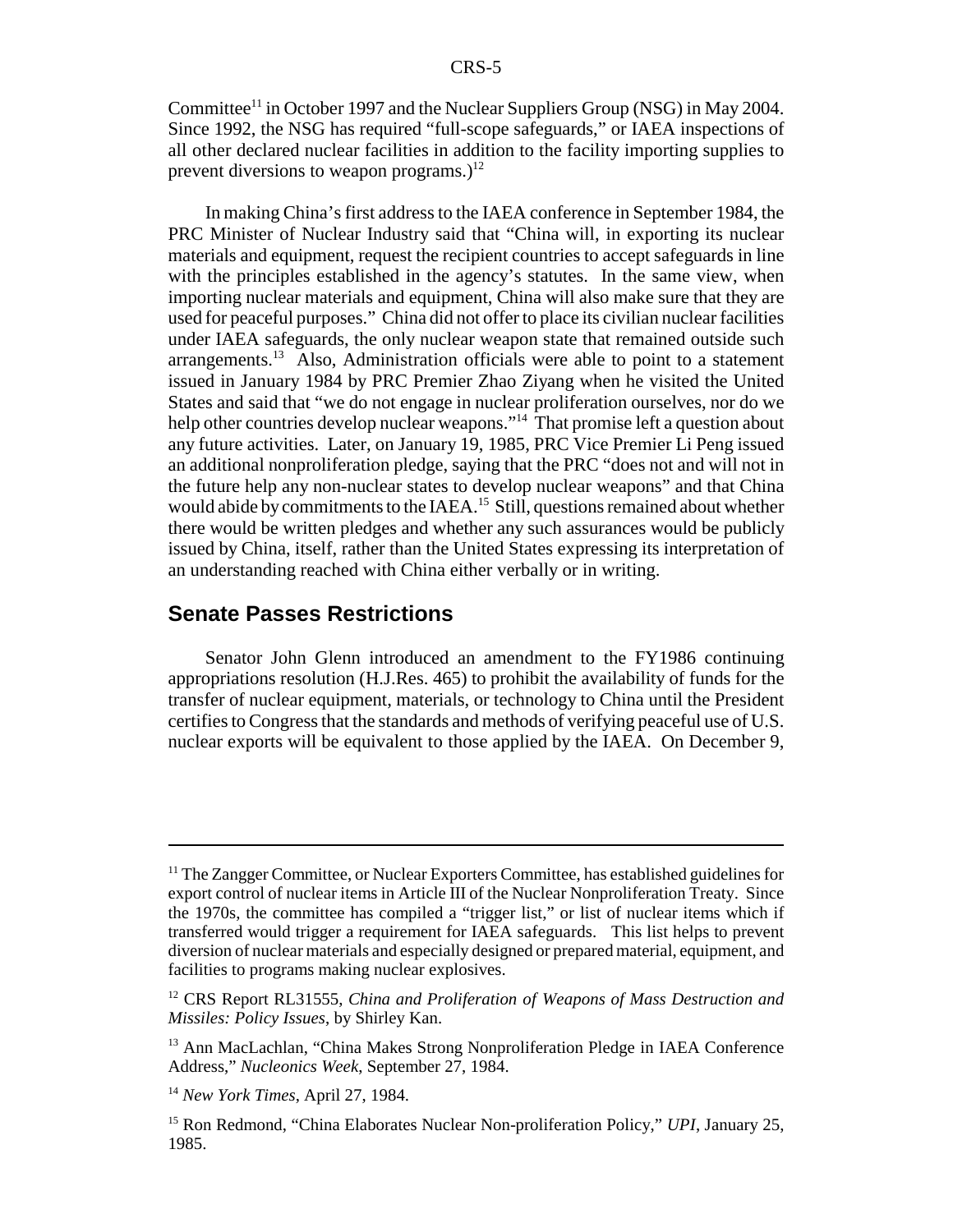1984, the Senate adopted the amendment (by voice vote), but it was dropped in the conference committee.16

#### **Reagan Submits Agreement in 1985**

Although the agreement was initialed during Reagan's visit to China in April 1984, the President did not submit it to Congress until July 1985, apparently timed for a visit by PRC President Li Xiannian, who arrived in Washington, D.C., on July 22, 1985, and was to be treated to a state dinner at the White House. Prior to this visit, Administration officials briefed Congress and the press about supposed new written assurances from China about nuclear nonproliferation. Members included Senator Alan Cranston who had reported in May 1984 that PRC nuclear technicians were in Pakistan at a suspected nuclear weapon facility. The Administration, however, did not release the written assurance and said that the language of the agreement remained largely the same.<sup>17</sup> Secretary of Energy John Herrington and Li Peng signed the agreement on July 23, 1985.

**Administration's Concerns.** Although President Reagan's top officials approved the agreement, there were acknowledgments of problems in the agreement as well as disagreements within the Administration. Kenneth Adelman, Director of the Arms Control and Disarmament Agency (ACDA), wrote in his memorandum for the President that "the proposed Agreement meets all the applicable requirements of the Atomic Energy Act and the Nuclear Non-Proliferation Act and its entry into force will substantially benefit U.S. non-proliferation objectives."

Nonetheless, Adelman first acknowledged that

the subject agreement is unique among agreements for peaceful nuclear cooperation concluded since the 1978 Nuclear Non-Proliferation Act. It is the first such agreement with a nuclear-weapon state; and it is with a country that has not, *until recently*, supported non-proliferation measures. Although the agreement was initialed in April 1984, we needed to clarify certain matters related to implementation of China's nuclear policies. Those discussions concluded successfully last month. A major threat to our non-proliferation objectives is the potential for "maverick" suppliers to undercut the safeguards and other controls established through international cooperation and consensus. *In the past*, China's policies were a cause for concern because it neither adhered to that consensus nor accepted other non-proliferation norms." [emphasis added]

Adelman also noted that "a few of the major provisions in the agreement were subject to *long and difficult negotiations*. We have had detailed discussions on what it means in practice not to assist other countries to acquire nuclear explosives. ... *We understand* that China's policy will be implemented in a manner consistent with those basic non-proliferation practices common to the United States and other major suppliers. ... The United States sought China's acceptance of IAEA safeguards on

<sup>16</sup> Archived CRS Issue Brief IB86050, *Implementation of the U.S.-Chinese Agreement for Nuclear Cooperation*, by Warren Donnelly, September 28, 1989.

<sup>17</sup> Joanne Omang, "U.S.-China Nuclear Pact Near," *Washington Post*, July 22, 1985.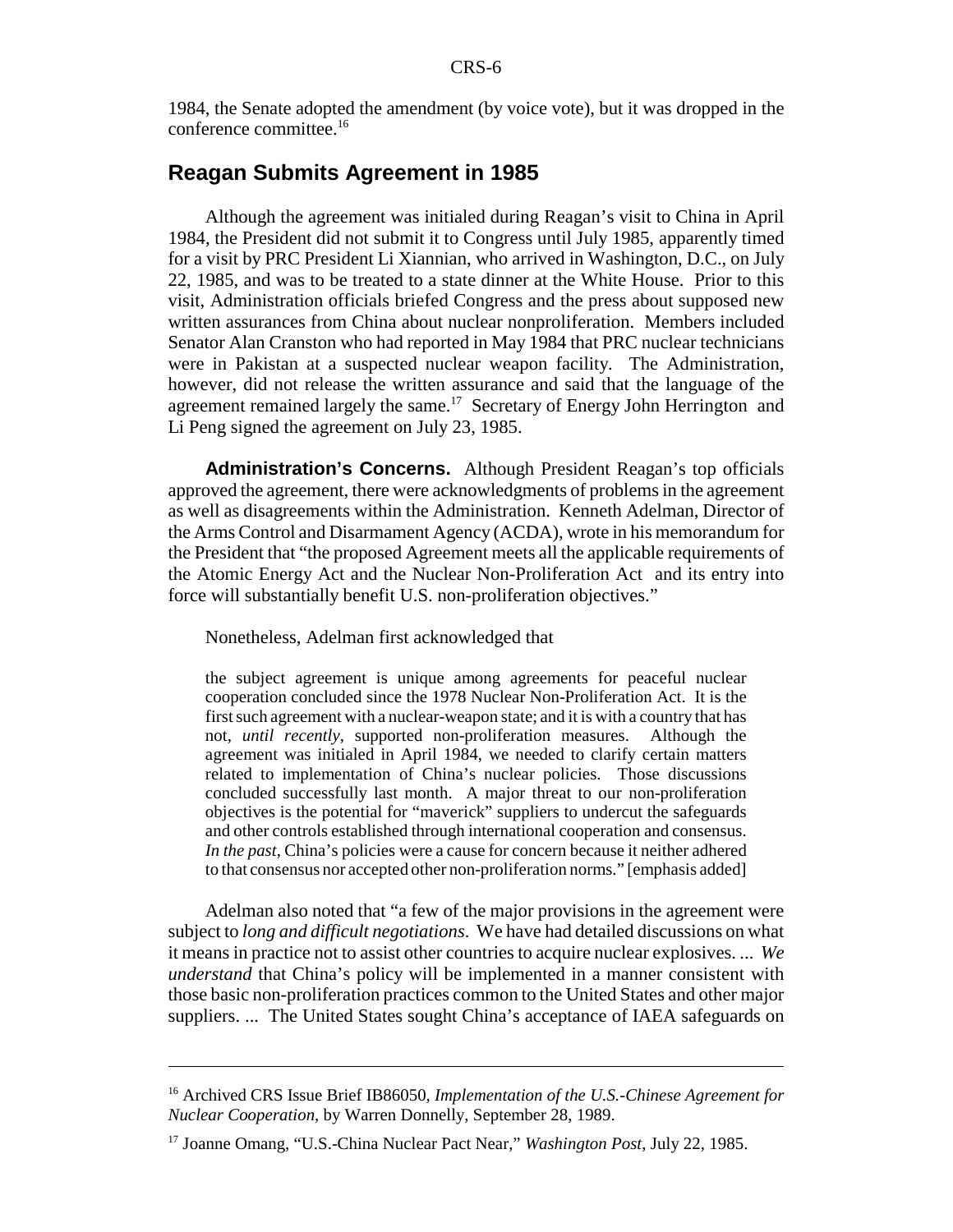U.S. supply under the agreement, *but they adamantly refused to accept that condition*." [emphasis added]

Finally, Adelman argued that the agreement for U.S. exports provided for "mutually acceptable arrangements," in the future, "*to be established* prior to approval of U.S. exports" that "will include exchanges of information and visits by U.S. Government personnel to relevant sites in China where material or equipment subject to the agreement will be stored or used." He also contended that "reprocessing of U.S. origin material *cannot take place without U.S. consent*." He concluded that "it will be important to ensure that the specific arrangements provide *adequate confidence* that any material or equipment subject to the agreement will be used only for purposes consistent with the agreement."<sup>18</sup> [emphasis added]

Adelman also submitted ACDA's "Nuclear Proliferation Assessment Statement" that detailed the Reagan Administration's justification for the agreement with China, pursuant to Section 123a of the Atomic Energy Act.<sup>19</sup> ACDA reached "a favorable net assessment of the adequacy of the provisions of the proposed agreement to ensure that any assistance furnished thereunder will not be used to further any military or nuclear explosive purpose." It also concluded that execution of the proposed agreement "would advance the non-proliferation program, policy, and objectives of the United States."

**Proliferation Concerns.** In contrast, Thomas Roberts, Acting Chairman of the Nuclear Regulatory Commission (NRC), wrote a memorandum to President Reagan that offered a different assessment. He referred to reviewing not only the State Department's proposed agreement but also an accompanying "Agreed Minute." He wrote that he agreed with the State Department that the agreement met the legal requirements of Section 123 of the Atomic Energy Act and the Nuclear Non-Proliferation Act. However, Roberts wrote of concerns about "the adequacy of certain assurances provided by the PRC." He wrote that,

We also note that, although we believe the requirements of Section 123 are satisfied, we would have preferred that the agreement contain a clear statement of U.S. consent rights for the subsequent reprocessing or enrichment of U.S. supplied nuclear reactor fuel or fuel used in U.S.-supplied reactors. Such a statement would eliminate the potential for future misunderstandings.

Our final observation is that the Agreement contains a provision which would expressly qualify the authority of the Congress to enact subsequent legislation affecting the activities covered by the Agreement. Previous agreements for cooperation with other countries have not contained such a provision. The provision could reduce the flexibility of the United States in the future.<sup>20</sup>

<sup>&</sup>lt;sup>18</sup> Kenneth Adelman, Director of the Arms Control and Disarmament Agency, "Memorandum for the President; Subject: U.S.-China Peaceful Nuclear Cooperation Agreement," July 19, 1985.

<sup>&</sup>lt;sup>19</sup> Kenneth Adelman, "Nuclear Proliferation Assessment Statement," July 19, 1985.

<sup>&</sup>lt;sup>20</sup> Thomas Roberts, Acting Chairman of the Nuclear Regulatory Commission, Memorandum (continued...)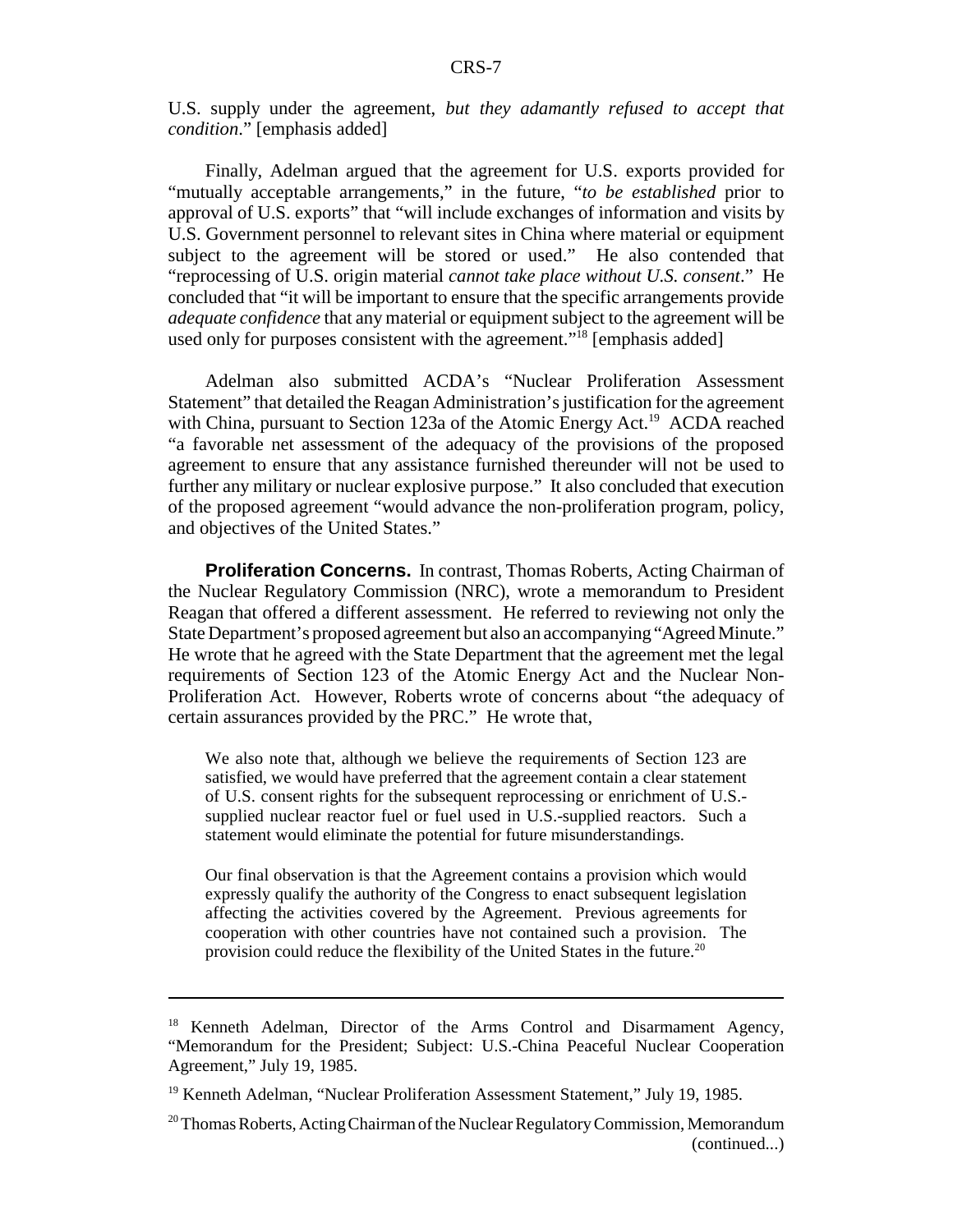**Formal Submission.** On July 24, 1985, President Reagan submitted to Congress the "Agreement Between the United States and the People's Republic of China Concerning Peaceful Uses of Nuclear Energy," pursuant to Sections 123(b) and 123(d) of the Atomic Energy Act of 1954, as amended. In his transmittal message, Reagan did not refer to the NRC's concerns (in a then-classified memorandum). He noted that the proposed agreement was the first peaceful nuclear cooperation agreement with a Communist country and the only such agreement with another nuclear-weapon state (because cooperation with the United Kingdom and France was covered by U.S. agreements with the European Atomic Energy Community, or EURATOM).

The President first cited China's "ambitious plans" for a "substantial number of nuclear power stations." He pointed to China's steps to "clarify" its non-proliferation and nuclear export policies, including Premier Zhao's statement, but Reagan did not mention PRC practices. He referred to bilateral "talks" rather than statements or agreements and said that "we can expect" that China's policy of not assisting a nonnuclear weapon state to acquire nuclear explosives will be implemented in a manner consistent with the basic non-proliferation practices common to the United States and other suppliers. As benefits for U.S. interests, the President wrote that the agreement would "have a significant, positive impact on overall U.S.-China relations;" "provide the United States and its companies an opportunity to participate in another aspect of China's energy programs, with possible substantial economic benefit;" and "further the non-proliferation and other foreign policy interests of the United States." Reagan argued that the agreement would not constitute an "unreasonable risk" to common defense and security. He noted that he was submitting the agreement to Congress "without exempting it from any requirement" in section 123(a) of the Atomic Energy Act. $21$ 

### **Issues for Congressional Review**

The agreement's submission began the periods of congressional review: 30 days of continuous session under Section 123(b) to be followed by 60 days of continuous session under Section 123(d) of the Atomic Energy Act. Chaired by Representative Dante Fascell, the House Foreign Affairs Committee held a hearing on July 31, 1985. Secretary of Energy John Herrington, ACDA Director Kenneth Adelman, Ambassador for Non-proliferation Richard Kennedy, and Assistant Secretary of State Paul Wolfowitz testified. Members debated a number of issues, raised in particular by Representative Edward Markey, Chairman of the House Energy and Commerce

 $20$  (...continued)

for the President, July 19, 1985 (redacted unclassified version).

<sup>&</sup>lt;sup>21</sup> Ronald Reagan,"Message from the President of the United States Transmitting An Agreement for Cooperation between the Government of the United States of America and the Government of the People's Republic of China Concerning Peaceful Uses of Nuclear Energy, Pursuant to Secs. 123(b) and 123(d) of the Atomic Energy Act of 1954, as Amended," July 24, 1985, House Document 99-86.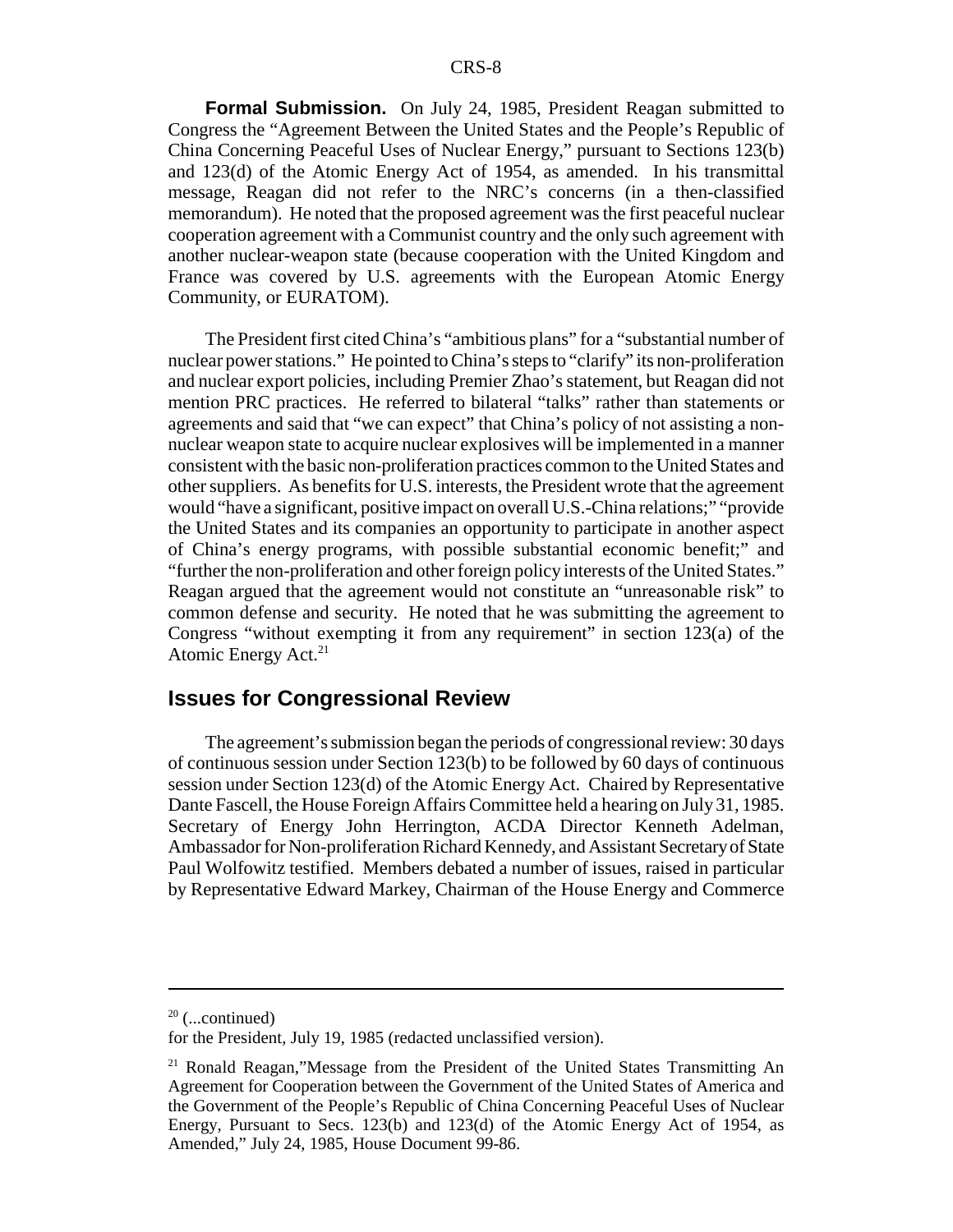Subcommittee on Energy Conservation and Power, who testified and submitted his legal analysis of the proposed agreement. $^{22}$ 

**Safeguards and Prior Approvals**: Representative Markey raised objections about the agreement, saying that it contained the same "lax terms" as the draft that was initialed in 1984: objections based on a lack of guaranty that safeguards will be maintained for U.S. nuclear materials and equipment to ensure peaceful use; lack of a guaranty of prior approval by the United States of any reprocessing, enrichment, or alteration of nuclear material; and concerns about China's nuclear exports and technical assistance with other countries. He asserted that,

Instead of obtaining a tightening of the language of the agreement, the Administration reportedly has spent the last year providing itself with classified assurances that the shadowy Chinese technicians purportedly working at Pakistan's renegade Kahuta uranium enrichment plant have disappeared, and that China is no longer exporting unsafeguarded supplies of heavy water and lowenriched uranium to other threshold nuclear-weapon states such as Argentina and South Africa. It is not enough that the Administration satisfy itself on this count.23

**Unilateral Understanding of Verbal Assurances**: Representative Markey also contended that the assurances from China were actually assurances in a secret memorandum or "Non-Paper" of the State Department. In his written statement, he reported that "Ambassador Kennedy reportedly resorted to the device of writing down his own (classified) understanding of China's new improved nonproliferation policy. While declining to sign this ingenious document, responsible Chinese officials reportedly nodded their assent, and Kennedy raced back to Washington to report this triumph of diplomacy to the President."

Ambassador Kennedy testified that the Chinese "understood" U.S. legal requirements, "said" they had no "plans" to undertake activities in question, and were concerned about whether the United States would give a timely response. Kennedy also testified that the Chinese made it "clear" that when they "say" that they will not assist other countries to develop nuclear weapons, "this also applies to all nuclear explosives," acknowledging that it was in question.<sup>24</sup> (During a meeting of the committee to mark-up legislation in November 1985, Deputy Assistant Secretary of State James Devine confirmed Representative Dan Burton's assertion of confidential summaries of discussions that were not in writing. Devine said that the PRC "assured us orally that they would ... require safeguards on their own exports.")

**Legal Compliance**: Representative Markey further testified that the proposed agreement did not reconcile with all the requirements of the Atomic Energy Act, and

<sup>&</sup>lt;sup>22</sup> House Committee on Foreign Affairs, "Proposed Nuclear Cooperation Agreement With the People's Republic of China," Hearing and Markup on H.J.Res. 404, July 31, November 13, 1985.

 $23$  Ibid.

<sup>&</sup>lt;sup>24</sup> On the PRC's refusal to give its own assurances in writing, see R. Gregory Nokes, "How the U.S.-China Nuclear Agreement was Saved," *AP*, August 3, 1985.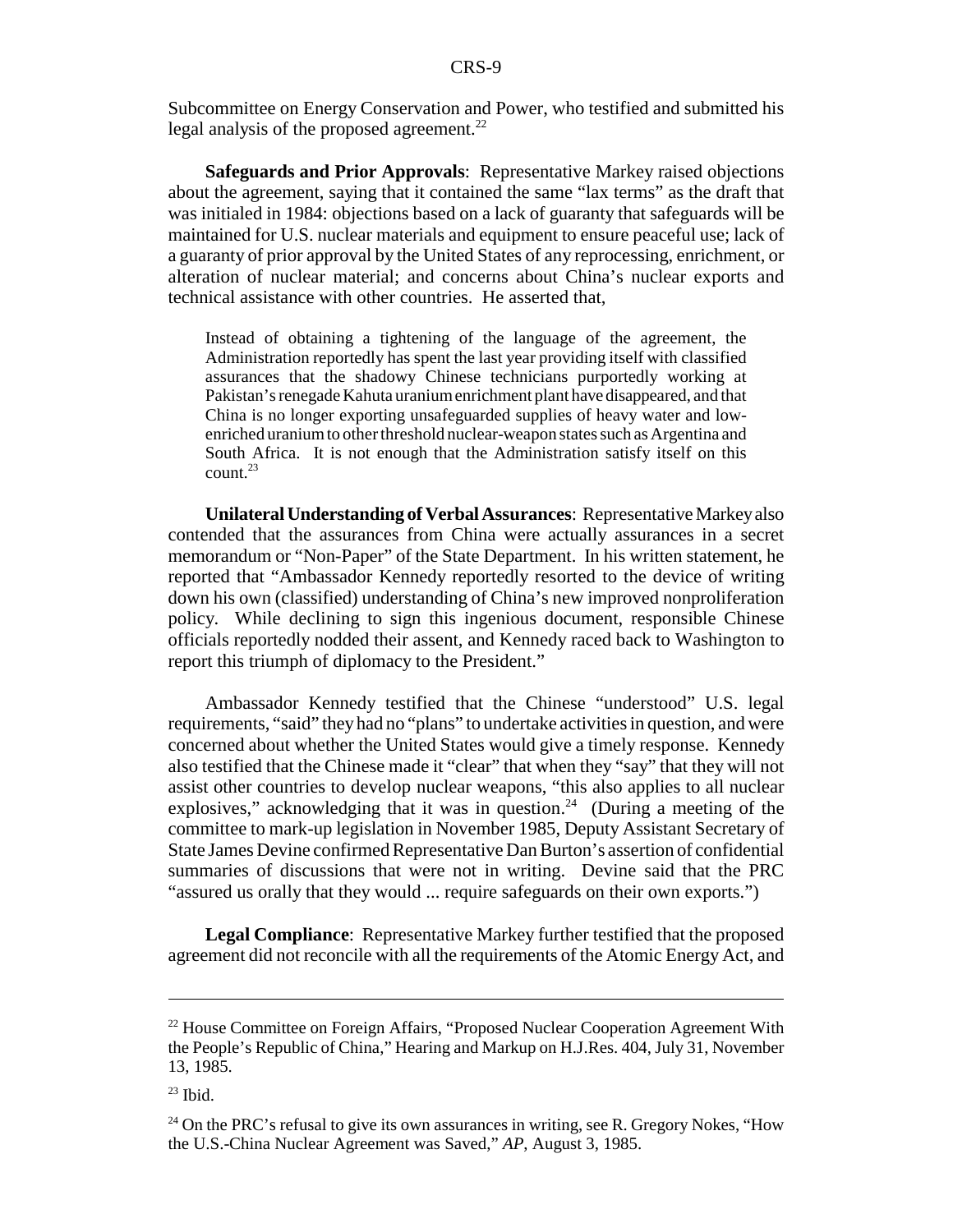#### CRS-10

so the President should re-submit the agreement with exemption from the criteria for safeguards and prior consent, as stipulated in the "Proxmire Amendment" to the Export Administration Act that amended the Atomic Energy Act.

**Congressional Procedure**: In his legal memo, Representative Markey wrote that the agreement did not satisfy the requirements of Section 123a(1) and 123a(7), (on safeguards and prior approval).<sup>25</sup> (Section 123d provides further that "an agreement for cooperation exempted by the President pursuant to subsection a. from any requirement contained in that subsection shall not become effective unless the Congress adopts, and there is enacted, a joint resolution stating that the Congress does favor such agreement.") Representative Markey advised that, after asking the President to re-submit the agreement with an exemption from the "strict terms" of those sections, "the Congress would then be in a position to make an affirmative decision as to whether the benefits of this particular agreement outweigh the damages which would flow from deviating from United States' long-term non-proliferation policy."

**China as a Nuclear Power**: In the hearing, Representative William Broomfield pointed out that China was already a nuclear weapon state. Representative Markey later noted that the agreement stated that transferred material, facilities, or components, and material used in or produced through the use of the supplies "shall not be used for any nuclear explosive device, or research specifically on or development of any nuclear explosive device, or for any military purpose," but did not provide for safeguards to ensure this intent.

**Proliferation Risk:** As for the risk of nuclear proliferation to other countries, Representative Markey urged his colleagues at the hearing to obtain Top Secret classified briefings from the NRC and the Central Intelligence Agency in order to understand "some unresolved questions that the NRC and others have with respect to the retransfer of nuclear materials and technology." He referred to a suspected temporary suspension in China's cooperation with Pakistan's nuclear program to coincide with the proposed agreement.

**Progress in Non-proliferation Policy**: Representative Henry Hyde said that "the notion of consultations which are provided by Article 8 does provide the right to visit and to exchange — not simply talk." He argued that, "getting a closed society to open up and allow us this opportunity to visit and exchange, and the potential to influence their policy, seems to me a move forward." Representative Benjamin Gilman also asked, "hasn't negotiation of this agreement served our nonproliferation interests by helping China adopt a more supportive approach to nonproliferation?"

**Non-Proliferation Standards**: Representative Stephen Solarz asked, "even in a worse case scenario where [the Chinese] reneged on their commitments or it turns out that their understanding of the commitments differed from ourselves and they

<sup>&</sup>lt;sup>25</sup> Representative Edward Markey, "Legal Analysis of the Agreement for Peaceful Nuclear Cooperation with the People's Republic of China," submitted for a hearing by the House Committee on Foreign Affairs, "Proposed Nuclear Cooperation Agreement with the People's Republic of China," July 31, 1985.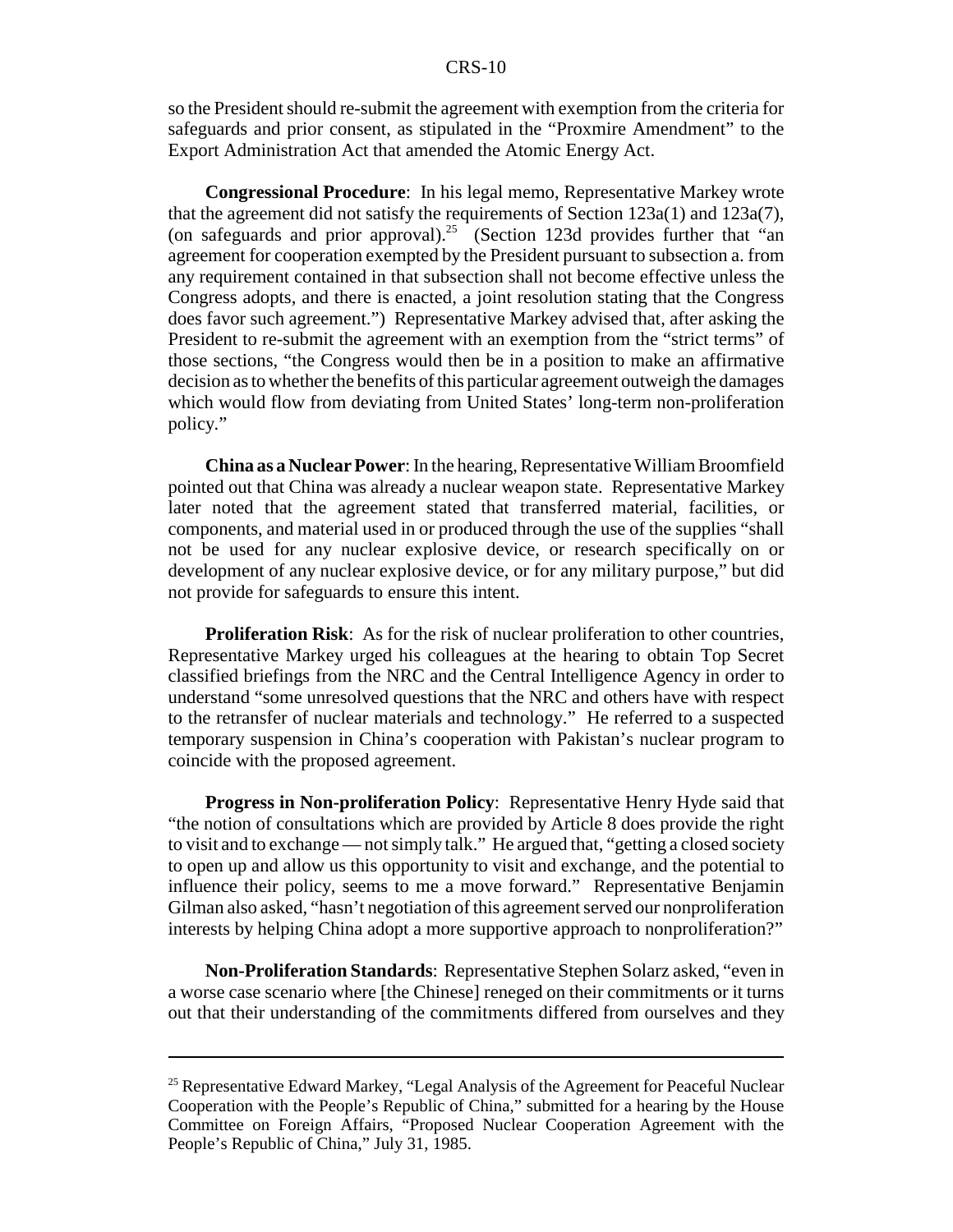utilize some of the technology we transferred for the purpose of helping other countries develop nuclear weapons, could they not have done that anyway even without this agreement? If so, what do we lose by approving this agreement when potentially it might work in bringing them into the nonproliferation regimes which so far at least they have resisted in terms of full scope safeguards and other things?" In turn, Representative Markey asked, "if we decline to establish by both law and practice a clear, objective standard, ... on what basis then do we turn to the Pakistanis or to the South Africans or to the Indians or to the Libyans or anyone else in the world and say there is still an objective standard for nuclear restraint?" He argued that "we have to decide whether we want a nonproliferation policy or a policy of selective proliferation."

**Exception for China**: Representative Markey differed with the Administration on whether China should be treated as an exception concerning the question of safeguards, stating that "we insisted that the United Kingdom, a weapons state and our closest ally, accept [safeguards] as part of our nuclear cooperation agreement. So why not the Chinese?" He said that "under the provisions of the Atomic Energy Act, the People's Republic, as a nuclear weapons state, is exempted from the IAEA safeguards requirement. However, contrary to the agreement's erroneous implication, China is not altogether exempted from safeguards requirements."

**Precluding Application of Laws**: Representative Lawrence Smith raised the question of whether the agreement "waives the appropriate provisions of American law and makes only the agreement the underlying document on which a violation could be claimed." Representative Markey agreed that committing the United States to the nuclear cooperation agreement with China would provide the sole operative language for determining violations and nuclear transfers. Referring to the precedent of congressional debate in 1980 about whether the Nuclear Non-Proliferation Act of 1978 applied retroactively to an agreement for uranium exports to India, Representative Markey asserted that "this agreement ensures that no subsequent language by the United States Congress affects the activities covered by the agreement."

**Prejudice:** Representative Markey objected to the lack of a guaranty of U.S. prior approval for any reprocessing or enrichment of nuclear materials by China, along with language to consider the activities "favorably."

**Precedent**: Representative Markey also asked "what the future holds if this vague, elastic, and unverifiable framework of cooperation becomes the standard for nuclear negotiations with other countries?"

**Necessity for Diplomacy and Trade**: Representative Ted Weiss said, "I think Members of the Congress fully appreciate the importance of cooperation diplomatically and strategically with the People's Republic of China, as well as increased trade relations with the PRC, but I don't think that necessarily requires us to forego the requirements of law adopted by us after very careful consideration."

**Unresolved Disputes and Credibility**: Representative Dan Burton raised the issue of China's unresolved dispute with and threats to use force against Taiwan. He also raised the question of whether China could be trusted to enter into an agreement.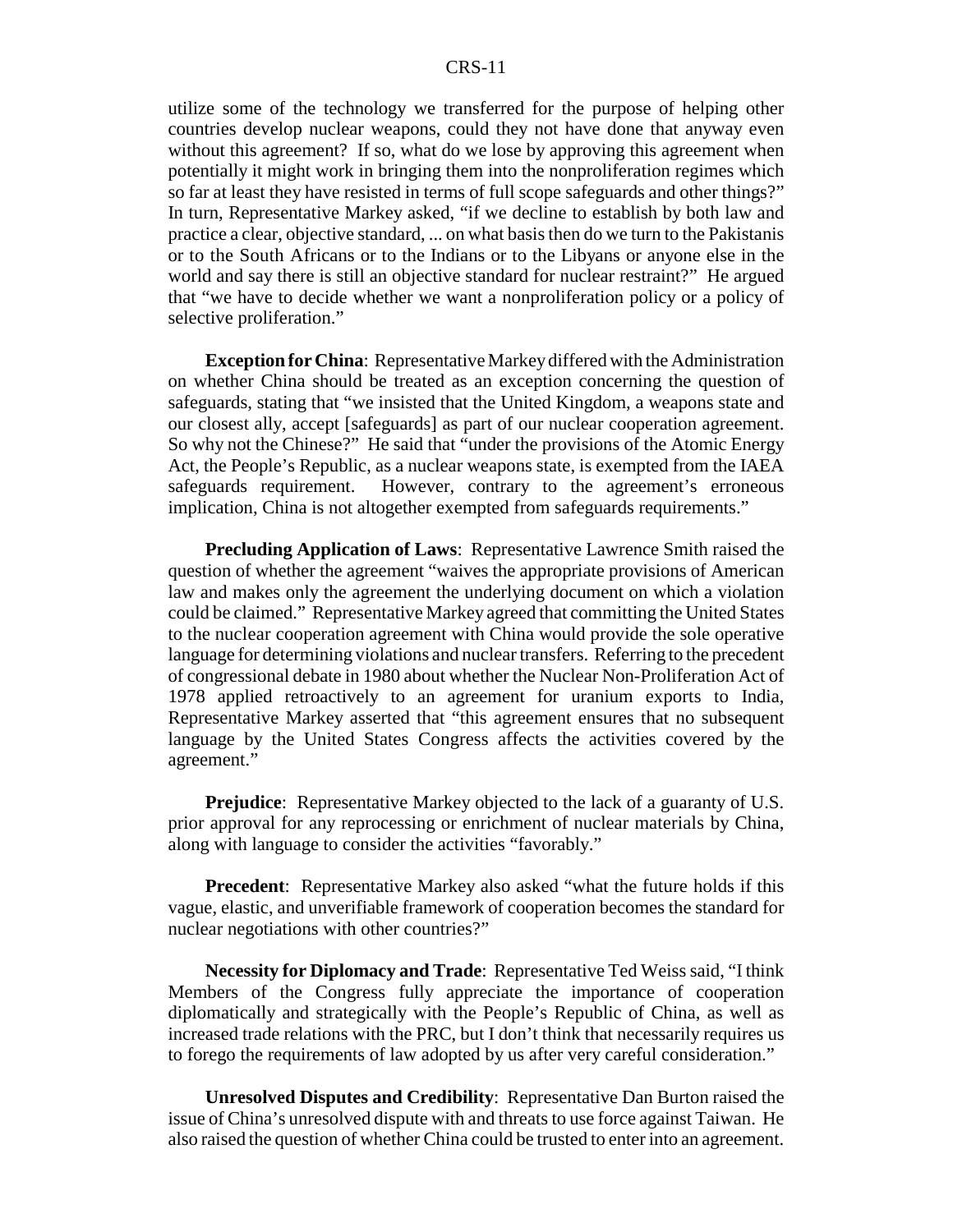#### **Other Hearings**

Besides the hearing held by the Committee on Foreign Affairs on July 31, 1985, other hearings were held by the:

- ! House Energy and Commerce Subcommittee on U.S.-Pacific Rim Trade, on September 12, 1985
- House Foreign Affairs Committee, closed hearing, on October 3, 1985
- Senate Foreign Relations Committee, October 9, 1985.<sup>26</sup>

#### **Legislation and P.L. 99-183**

Concerning legislation, Congress had the options of: requesting the President to re-submit the agreement; passing a resolution to disapprove the proposed agreement; passing a resolution to approve it; or passing a resolution to approve it with conditions.

**H.Res. 269.** On September 20, 1985, Representative Markey introduced H.Res. 269 to request the President to re-submit the proposed agreement with exemptions from Sections 123a(1) and 123a(7) of the Atomic Energy Act.

**H.R. 3537.** On October 9, 1985, Representative Edward Feighan introduced H.R. 3537 to ensure adequate verification of peaceful uses of nuclear exports to the PRC (modeled on IAEA safeguards). The Administration opposed the bill. $^{27}$ 

**S. 1754.** Also on October 9, 1985, Senator John Glenn introduced S. 1754 to ensure adequate verification of peaceful uses of nuclear exports to the PRC (modeled on IAEA safeguards). The Administration also opposed this bill. Senator Dave Durenberger, Chairman of the Committee on Intelligence, supported the bill. In a floor speech on October 21, 1985, Senator Alan Cranston reported questions about China's assistance for Iran's nuclear program. Senators Richard Lugar and Jesse Helms reportedly supported the Administration.<sup>28</sup>

**H.J.Res. 404.** On October 1, 1985, Representative Fascell introduced by request H.J.Res. 404, a joint resolution to approve the proposed agreement. On November 13, 1985, the House Foreign Affairs Committee met to mark up the resolution. Representative Don Bonker offered an amendment, favoring the agreement with conditions. The language added requirements for a Presidential certification before the issuance of export licenses or approval of retransfers and a waiting period of 30 days of continuous session of Congress. The President was to certify that: (1) the verification was designed effectively to ensure the peaceful use of U.S. exports; (2) China provided additional details about its nuclear non-

<sup>26</sup> Archived CRS Issue Brief IB86050, *Implementation of the U.S.-Chinese Agreement for Nuclear Cooperation*, by Warren Donnelly, September 28, 1989.

 $27$  Ibid.

<sup>28</sup> Mark Crawford, "Rumors of China-Iran Trade Clouds Nuke Pact," *ASAP*, November 8, 1985.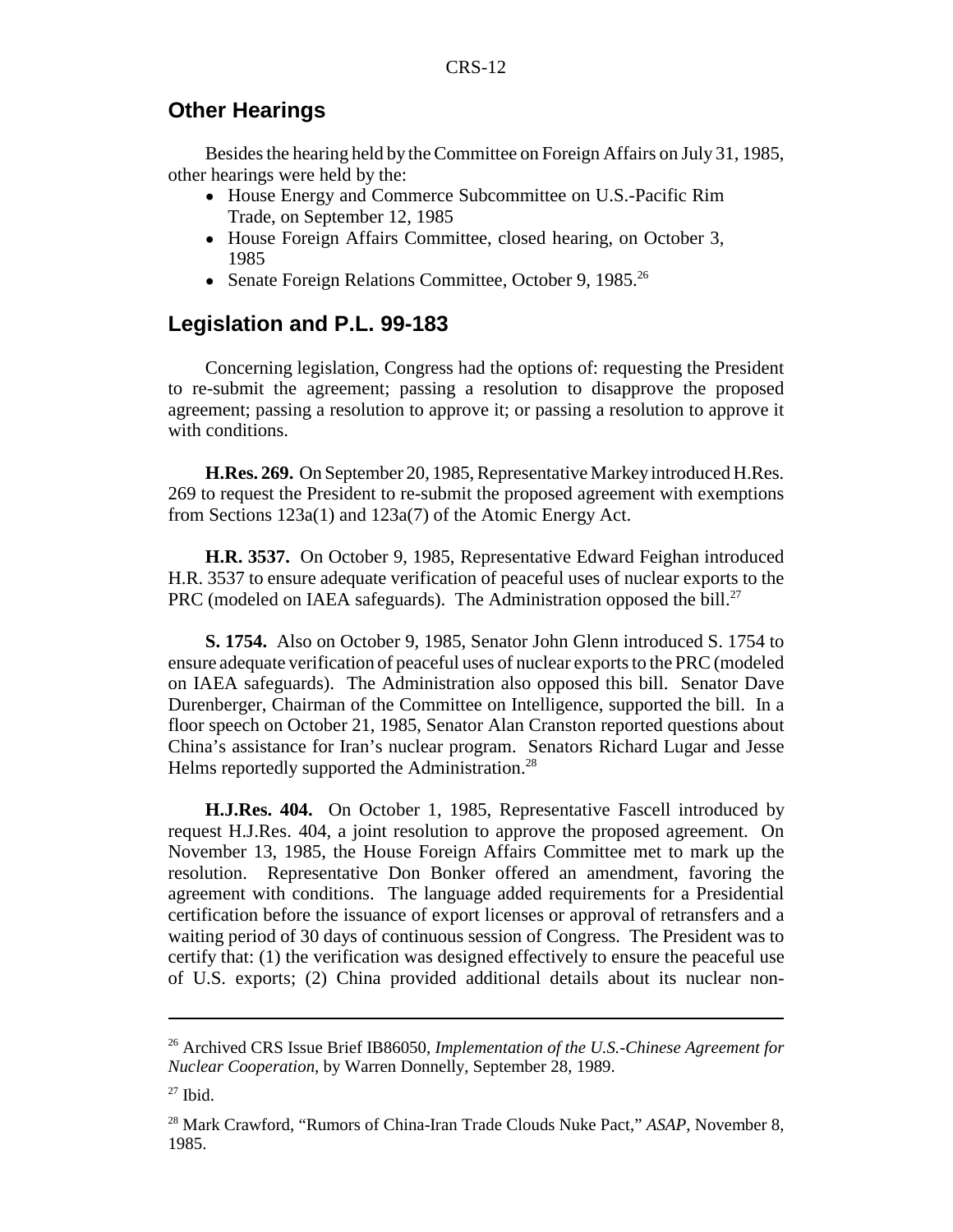proliferation policies and all information was in conformity with Section 129 of the Atomic Energy Act (prohibiting nuclear exports to any country that engaged in nuclear proliferation); and (3) the obligation to consider activities favorably shall not prejudice U.S. decision-making. The amendment also declared that each proposed export would be subject to U.S. laws and regulations in effect at the time of each export. The language also called for a Presidential report detailing in unclassified form the PRC's past and current non-proliferation policies as well as practices. Finally, the amendment stated that the agreement with China would not provide a precedent for negotiating other agreements.

Representative Howard Wolpe objected to the language as a unilateral attempt to address the agreement's "deficiencies" with U.S. interpretations. Representative Solarz defended the language, which the Administration accepted, because China already possessed nuclear weapon capability and would have "additional incentives" to refrain from nuclear proliferation. The committee adopted the amendment by voice vote. The committee's report on the bill, H.Rept. 99-382, noted that while U.S. nuclear cooperation with the PRC will in no way further its ability to use nuclear energy for military or explosive uses, the committee "has long been concerned by reports of Chinese nuclear assistance to Pakistan's clandestine nuclear program." On November 20, 1985, the Foreign Affairs Committee reported H.J.Res. 404 (H.Rept. 99-382). The House subsequently passed S.J.Res. 238 in lieu.

**S.J.Res. 238 (P.L. 99-183).** Meanwhile, the Senate Foreign Relations Committee passed a resolution identical to that of the Foreign Affairs Committee, S.J.Res. 238, the Joint Resolution Relating to the Approval and Implementation of the Proposed Agreement for Nuclear Cooperation Between the United States and the People's Republic of China. The Senate passed (by voice vote) S.J.Res. 238 on November 21, 1985. The House then passed it (307-112) on December 11, 1985. President Reagan signed it on December 16, 1985 (as P.L. 99-183). The agreement took effect on December 30, 1985.<sup>29</sup>

In his statement upon signing the bill, the President noted that he was required to submit a one-time certification and a one-time report, with the decision about certification assigned "exclusively to the President."30 However, President Reagan did not issue the certification.

### **Sanctions After the Tiananmen Crackdown**

#### **Initial Legislation**

On June 4, 1989, Deng Xiaoping and other PRC leaders used the People's Liberation Army (PLA) to brutally suppress demonstrators in Beijing (commonly

<sup>29</sup> Archived CRS Issue Brief IB86050, *Implementation of the U.S.-Chinese Agreement for Nuclear Cooperation*, by Warren Donnelly, September 28, 1989.

<sup>30</sup> Ronald Reagan, "U.S.-China Nuclear Cooperation Agreement, President's Statement, December 16, 1985," *Weekly Compilation of Presidential Documents*, December 23, 1985.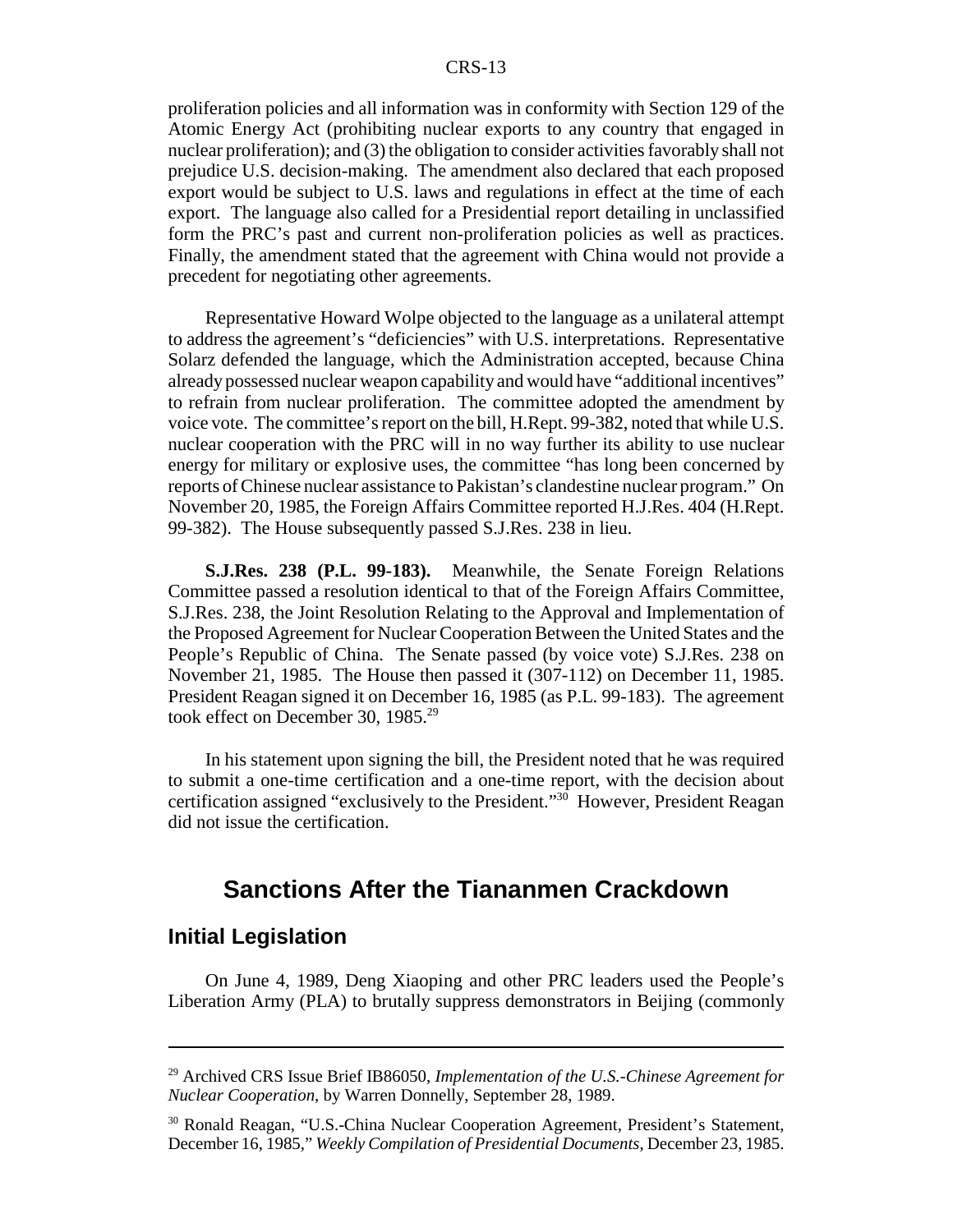called the Tiananmen Crackdown in reference to the square that was the focal point of nationwide protests). As part of the U.S. response, on June 21, 1989, Representative Markey sought to limit nuclear cooperation with the PRC by introducing language to H.R. 2655, to amend the Foreign Assistance Act. The language sought to ban the issuance of export licenses and nuclear cooperation unless the President: (1) has made certifications and submitted the report required by P.L. 99-183; (2) has certified to Congress that the PRC government ended martial law and that the human rights situation has "significantly improved;" and (3) has certified to Congress that the PRC government has provided the United States with a "written declaration that it is not directly or indirectly assisting any nation in testing, developing, or acquiring nuclear explosive devices or the materials and components for such devices."31 On June 29, Representative Dante Fascell introduced sanctions on China in an en bloc amendment (H.Amdt. 107) to H.R. 2655, which passed the House by 418-0. H.R. 2655 was passed in the House but not the Senate.

In the Senate, on July 14, 1989, Senators George Mitchell and Robert Dole introduced an amendment (S.Amdt. 271) to S. 1160, the Foreign Relations Authorization Act for FY1990, seeking to impose additional sanctions against the PRC. Those sanctions included the limitation of nuclear cooperation. The Senate passed the amendment by 81-10. On July 21, the Senate incorporated the bill in the House version (H.R. 1487) and passed it in lieu of S. 1160.

#### **P.L. 101-246**

In the end, Congress legislated comprehensive sanctions in response to the Tiananmen Crackdown in H.R. 3792, the Foreign Relations Authorization Act for FYs 1990 and 1991 (introduced on November 21, 1989 and enacted as P.L. 101-246 on February 16, 1990). Section 902(a)(6) of P.L. 101-246 suspended nuclear cooperation with China until the President: (1) certifies to Congress that the PRC "has provided clear and unequivocal assurances to the United States that it is not assisting and will not assist any non-nuclear weapon state, either directly or indirectly, in acquiring nuclear explosive devices or the materials and components for such devices;" (2) makes the certifications and submits the report required by P.L. 99-183; and (3) makes a report under subsection (b)(1) or (2), reporting that the PRC government has made progress in political reforms or that it is "in the national interest" of the United States to terminate a suspension or disapproval.

# **Implementation of the Agreement**

Presidents Reagan and George H. W. Bush did not issue the certifications to implement the agreement. After the deterioration in bilateral ties after the Tiananmen Crackdown of 1989, the relationship with China again deteriorated in the Taiwan Strait Crisis of 1995-1996. President Clinton dramatically underscored U.S. interests in a peaceful resolution of the Taiwan question by deploying two aircraft carrier

<sup>31</sup> Archived CRS Issue Brief IB86050, *Implementation of the U.S.-Chinese Agreement for Nuclear Cooperation*, by Warren Donnelly, September 28, 1989; and *Congressional Record*, June 21, 1989, p. H2995.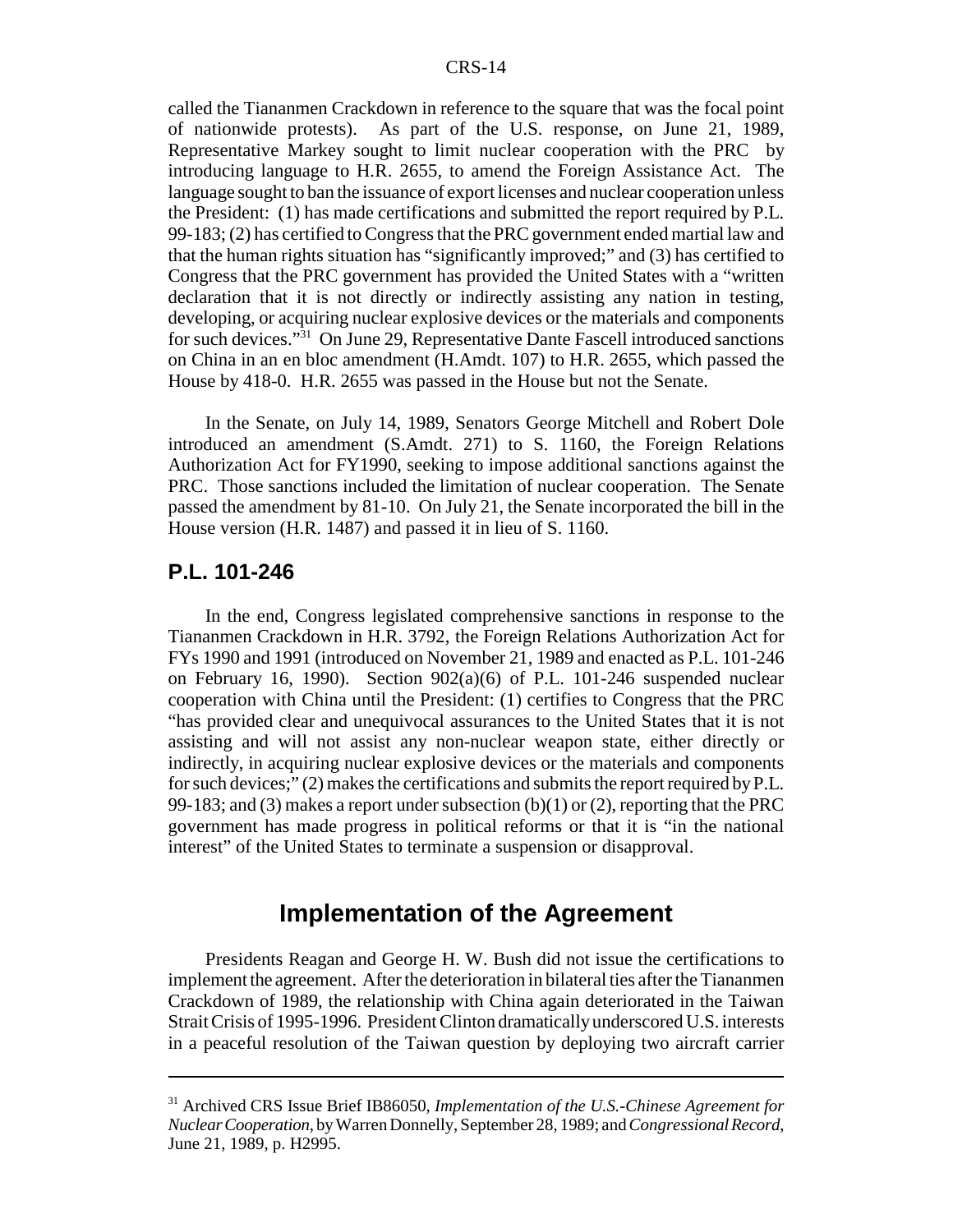battle groups near Taiwan in March 1996. Questions persisted about U.S. sanctions for PRC nuclear proliferation activities in Pakistan and Iran.<sup>32</sup> President Clinton's 1998 certification to Congress conceded that "the United States [had] decided not to proceed with implementation of the 1985 nuclear cooperation agreement because of continuing questions about contacts between Chinese entities and elements associated with the Pakistani nuclear weapons program." He also noted that "nuclear cooperation between China and Iran dates from June 1985."<sup>33</sup>

#### **Congressional Action Before Certification**

By the spring of 1997, Washington and Beijing discussed efforts to improve ties, including the first formal U.S.-PRC summit in the United States in 12 years. Those discussions included China's request for implementation of the agreement. The Clinton Administration considered a Presidential certification for implementation as the "centerpiece" of a state visit by PRC ruler Jiang Zemin to Washington, D.C., in October 1997. (Jiang was the Communist Party General-Secretary, Central Military Commission Chairman, and PRC President.)

In Congress, Representatives Markey and Solomon led a total of 62 Members to write a letter to President Clinton in July 1997, urging him not to certify.<sup>34</sup> Chaired by Representative Benjamin Gilman, the House International Relations Committee held a hearing on the agreement on October 7, 1997.<sup>35</sup> In the Senate, the Committee on Energy and Natural Resources, chaired by Senator Frank Murkowski, held a hearing on October 23, 1997.<sup>36</sup> On November 5, 1997, the House passed (by 393-29) an amendment sponsored by Representative Gilman to extend congressional review for implementation of the agreement from 30 to 120 days and provide for expedited review procedures. The language amended H.R. 2358, the Political Freedom in China Act of 1997, which passed the House on November 5, 1997. Meanwhile, U.S. firms, such as Westinghouse Electric Corporation, Asea Brown Boveri (ABB), Bechtel Power Corporation, and Stone and Webster Engineering, lobbied Congress to allow them to bid in a market worth as much as \$50 billion.<sup>37</sup>

<sup>32</sup> CRS Report RL31555, *China and Proliferation of Weapons of Mass Destruction and Missiles: Policy Issues*, by Shirley Kan.

<sup>&</sup>lt;sup>33</sup> William Clinton, "Unclassified Report to Congress on Nonproliferation Policies and Practices of the People's Republic of China," January 12, 1998.

<sup>&</sup>lt;sup>34</sup> Representatives Edward Markey and Gerald Solomon, "Dear Colleague," June 5, 1997; "Clinton Urged to Deny Nuclear Certification to China," *Reuters*, July 31, 1997.

<sup>&</sup>lt;sup>35</sup> House International Relations Committee, "Implementation of the U.S.-China Nuclear Cooperation Agreement: Whose Interests are Served?", October 7, 1997.

<sup>&</sup>lt;sup>36</sup> Senate Energy and Natural Resources Committee, "U.S.-China Relations," October 23, 1997.

<sup>&</sup>lt;sup>37</sup> Dan Morgan and David Ottaway, "U.S. Reactor Firms Maneuvering to Tap China's Vast Market," *Washington Post*, October 21, 1997.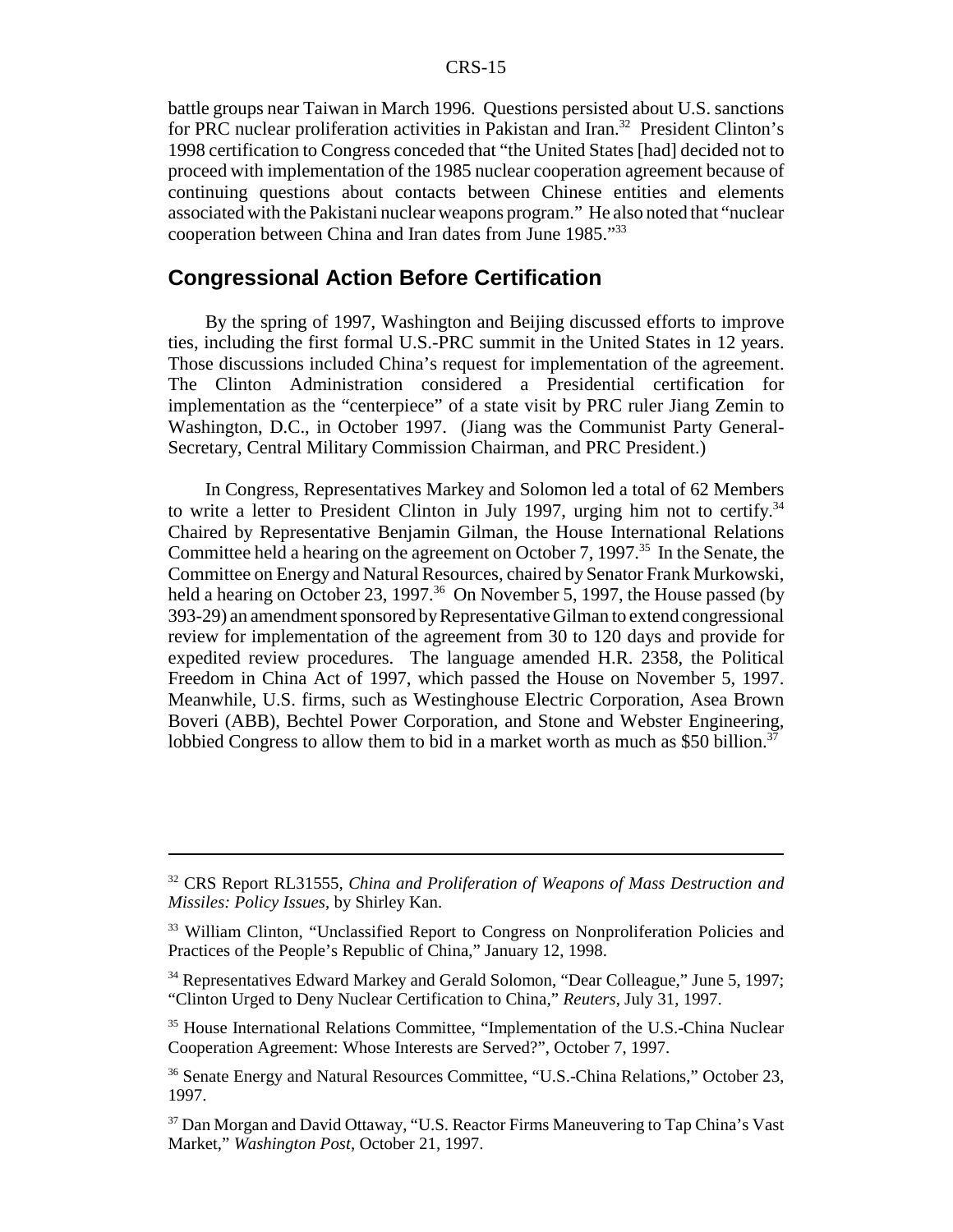#### **U.S.-PRC Summit in October 1997**

On the eve of the summit in October 1997, the PRC advanced its nuclear nonproliferation policy by joining the Zangger Committee (the NPT's Exporters' Committee) on October 16 and promising not to begin new nuclear projects in Iran (in a secret letter to Secretary of State Madeleine Albright).<sup>38</sup> At the summit on October 29, 1997, President Clinton did not issue the certifications to implement the agreement, but the White House announced that "subject to case-by-case licensing and on-going U.S. monitoring, President Clinton will take action to enable U.S. companies to compete in China's nuclear power market." According to President Clinton, the agreement would serve U.S. national security, environmental, and economic interests, saying that "the United States and China share a strong interest in stopping the spread of weapons of mass destruction and other sophisticated weaponry in unstable regions and rogue states — notably, Iran." The President also said that he welcomed the steps China took and the "clear assurances" it gave that day to help prevent the proliferation of nuclear weapons and related technology and that "on the basis of these steps and assurances," he agreed to move ahead with the nuclear cooperation agreement.<sup>39</sup> On October 30, 1997, the State Department announced that "the U.S. and China have agreed to a memorandum of understanding on arrangements for visits and exchanges of information" and asserted that "this memorandum of understanding will permit us to monitor sales and uses of equipment."<sup>40</sup>

#### **Governmental Cooperation**

On October 29, 1997, at the summit in Washington, the U.S. Department of Energy and the PRC State Planning Commission signed an "Agreement of Intent on Cooperation Concerning Peaceful Uses of Nuclear Technology." They intended to exchange technical information and promote cooperation (including joint research and development projects); to enter into an agreement for nuclear-related cooperation; to invite relevant entities to participate in projects; and to engage in cooperation that may include exchanges of technical information, personnel, samples, materials, equipment; training, use of facilities, and other forms of cooperation.<sup>41</sup> Later, at a summit in Beijing in June 1998, the Department of Energy (DOE) and the PRC State Planning Commission signed an Agreement on Cooperation Concerning Peaceful Uses of Nuclear Technologies, including bringing PRC scientists to U.S.

<sup>38</sup> CRS Report RL31555, *China and Proliferation of Weapons of Mass Destruction and Missiles: Policy Issues*, by Shirley Kan.

<sup>39</sup> White House,"Fact Sheet: Accomplishments of U.S.-China Summit" and "Press Conference by President Clinton and President Jiang Zemin," Washington, D.C., October 29, 1997.

<sup>40</sup> Department of State, "Daily Press Briefing," October 30, 1997.

<sup>&</sup>lt;sup>41</sup> "Agreement of Intent on Cooperation Concerning Peaceful Uses of Nuclear Technology Between the Department of Energy of the United States of America and the State Planning Commission of the People's Republic of China," October 29, 1997; White House, "Joint U.S.-China Statement," October 29, 1997; and Department of Energy, fact sheets.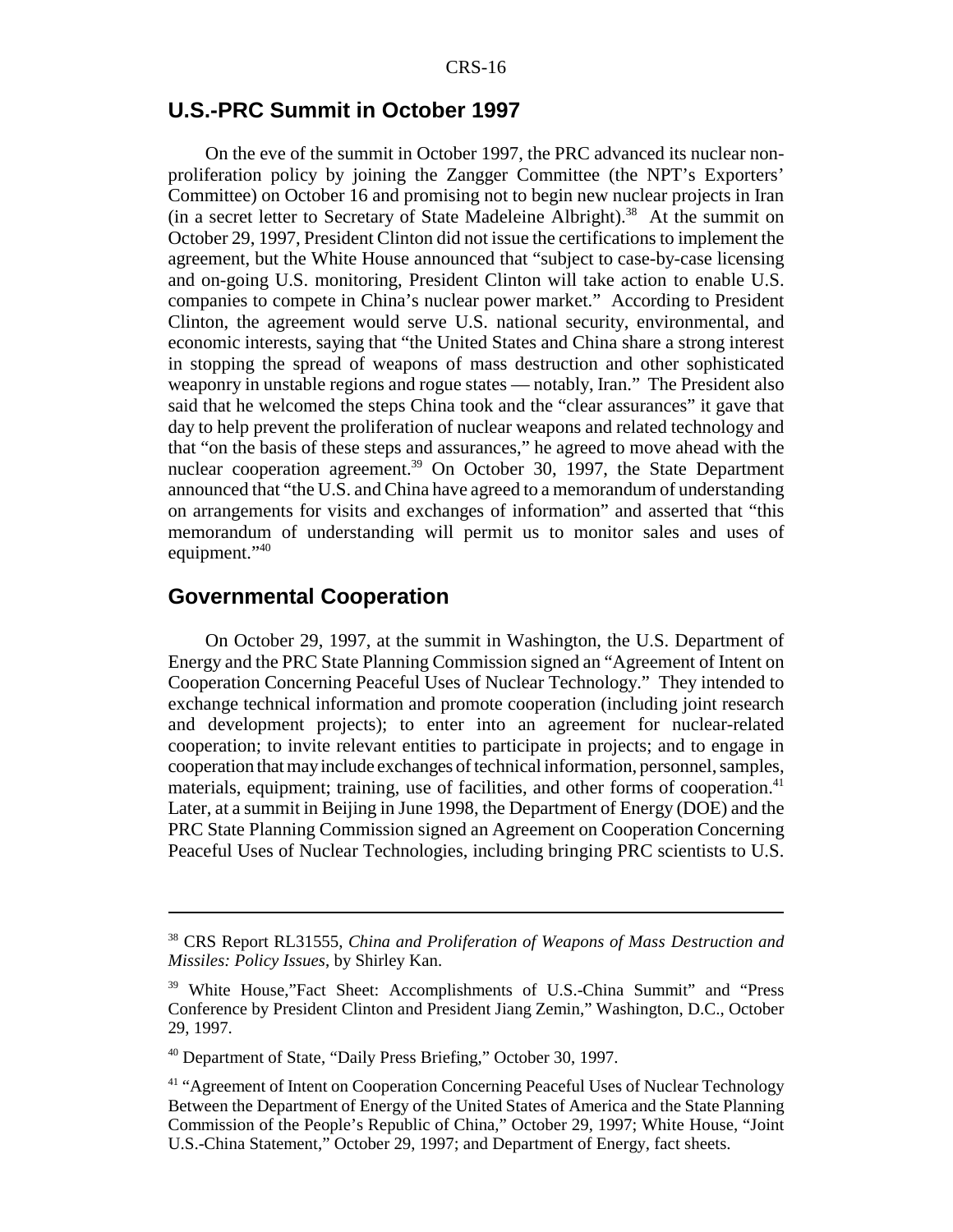#### CRS-17

national laboratories, universities, and nuclear reactor facilities.<sup>42</sup> In Beijing, starting on October 24, 2005, DOE's National Nuclear Security Administration (NNSA) and the China Atomic Energy Authority held a week-long Integrated Nuclear Material Management Technology Demonstration on security at civilian nuclear facilities.<sup>43</sup>

#### **Clinton Certifies Agreement in 1998**

On January 12, 1998, President Clinton signed certifications (as required by P.L. 99-183) on China's nuclear nonproliferation policy and practices to implement the 1985 Nuclear Cooperation Agreement. The President also issued the certification and waived a sanction imposed after the Tiananmen Crackdown (in P.L. 101-246). President Clinton submitted his certifications to Congress, contending that "the Agreement will have a significant, positive impact in promoting U.S. nonproliferation and national security interests with China and in building a stronger bilateral relationship with China based on respect for international norms."44

Under Section 902(b)(2) of P.L. 101-246 (waiver authority), President Clinton reported that it was in the "national interest" to terminate the suspension of nuclear cooperation:

- "it is in the U.S. national interest to consolidate and build on the progress China has made in the nonproliferation area, and the implementation of the Agreement for Cooperation between the U.S. and the People's Republic of China Concerning the Peaceful Uses of Nuclear Energy will establish a promising framework for doing so:"
- "it is also in the U.S. national interest to build stronger, mutually advantageous bilateral relations with China based on respect for international norms;"
- "the United States also has an economic national interest ... The Agreement will enable U.S. companies to compete for contracts in the world's fastest growing nuclear energy market."

In making his certification, Clinton submitted to Congress:

! Presidential Determination No. 98-10 (Memorandum for the Secretary of State, "Certification Pursuant to Section (b)(1) of Public Law 99-183 and to Section 902 (a)(6)(B) of Public Law 101-246") dated January 12, 1998

<sup>&</sup>lt;sup>42</sup> "Agreement Between the Department of Energy of the United States of America and the State Development Planning Commission of the People's Republic of China on Cooperation Concerning Peaceful Uses of Nuclear Technologies;" and White House, "Fact Sheet: Achievements of the U.S.-China Summit," June 29, 1998.

<sup>43</sup> Department of Energy, news release, October 24, 2005; *China Daily*, October 24, 2005.

<sup>44</sup> William Clinton, letter to Newt Gingrich, Speaker of the House, January 12, 1998.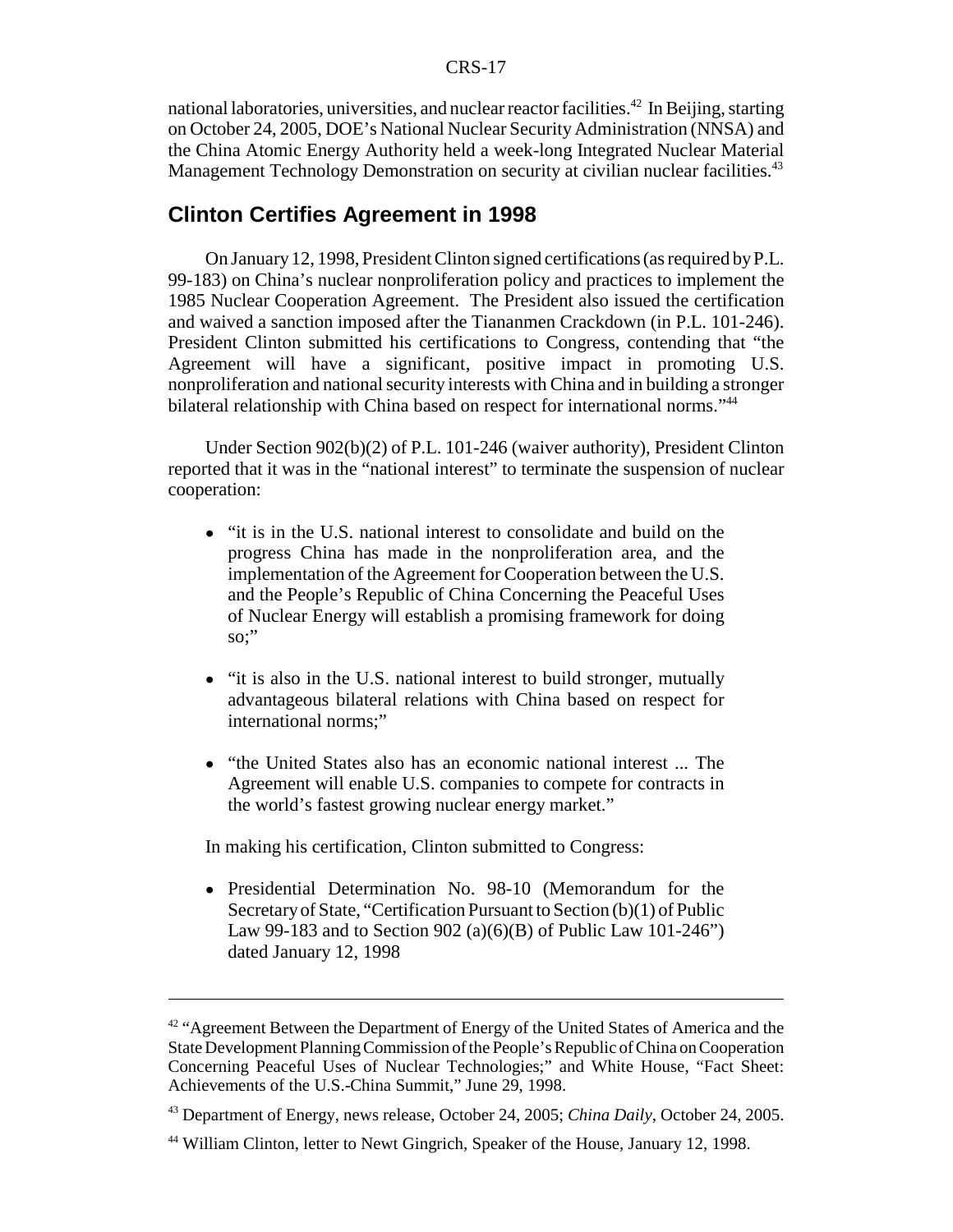- ! Unclassified Report on the PRC's Nonproliferation Policies, Practices, and Assurances Required by P.L. 99-103
- U.S.-PRC Memorandum of Understanding on Exchanges of Information and Visits (initialed on June 23, 1987) and Side Notes on Protection of Business Confidential Information (signed on October 22, 1997)
- $\bullet$  Basis for certification under Section (b)(1)(A) of P.L. 99-183
- Rationale for Report Required by P.L. 101-246.

#### **Congressional Review**

During debate on the agreement, some in Congress, the nonproliferation community, and elsewhere were skeptical that PRC nonproliferation policies and practices had changed sufficiently to warrant the certifications and that they served U.S. interests. They also pointed out that China had not joined the Nuclear Suppliers Group, which required full-scope safeguards. The House International Relations Committee held a hearing on February 4, 1998, in which Robert Einhorn, Deputy Assistant Secretary of State for Nonproliferation, testified for the Clinton Administration.<sup>45</sup>

Congressional review ended on March 18, 1998, with no legislation to block the agreement's implementation, and it has since been implemented. U.S. firms may apply for Export-Import Bank financing and licenses from the NRC and DOE for nuclear exports to China, and foreign firms may apply to re-export U.S. technology.

On March 19, 1998, 13 Members in the House led by Representative Markey wrote to President Clinton to urge him to terminate implementation of the agreement. Also, as amended by Representative Gilman, Section 1523 of the National Defense Authorization Act for FY1999 (P.L. 105-261), enacted on October 17, 1998, requires the President to notify Congress "upon" granting licenses by the NRC for nuclear exports or re-exports to a non-NATO country that has detonated a nuclear explosive device (e.g., China). As required, the State Department, on June 9, 2000, issued the first notification to Congress that the NRC issued a license on February 3, 2000, for the export of tantalite ore to China.

#### **Incomplete Assurances**

**Visits.** President Clinton had submitted his certification with a Memorandum of Understanding (pursuant to Article 8 of the agreement) that was initialed in Washington, DC, on June 23, 1987, but not signed. (Concerning "consultations," Article 8(2) of the agreement stated that the cooperation would be between two

<sup>45</sup> House International Relations Committee, "Implementation of the U.S.-China Nuclear Cooperation Agreement," February 4, 1998.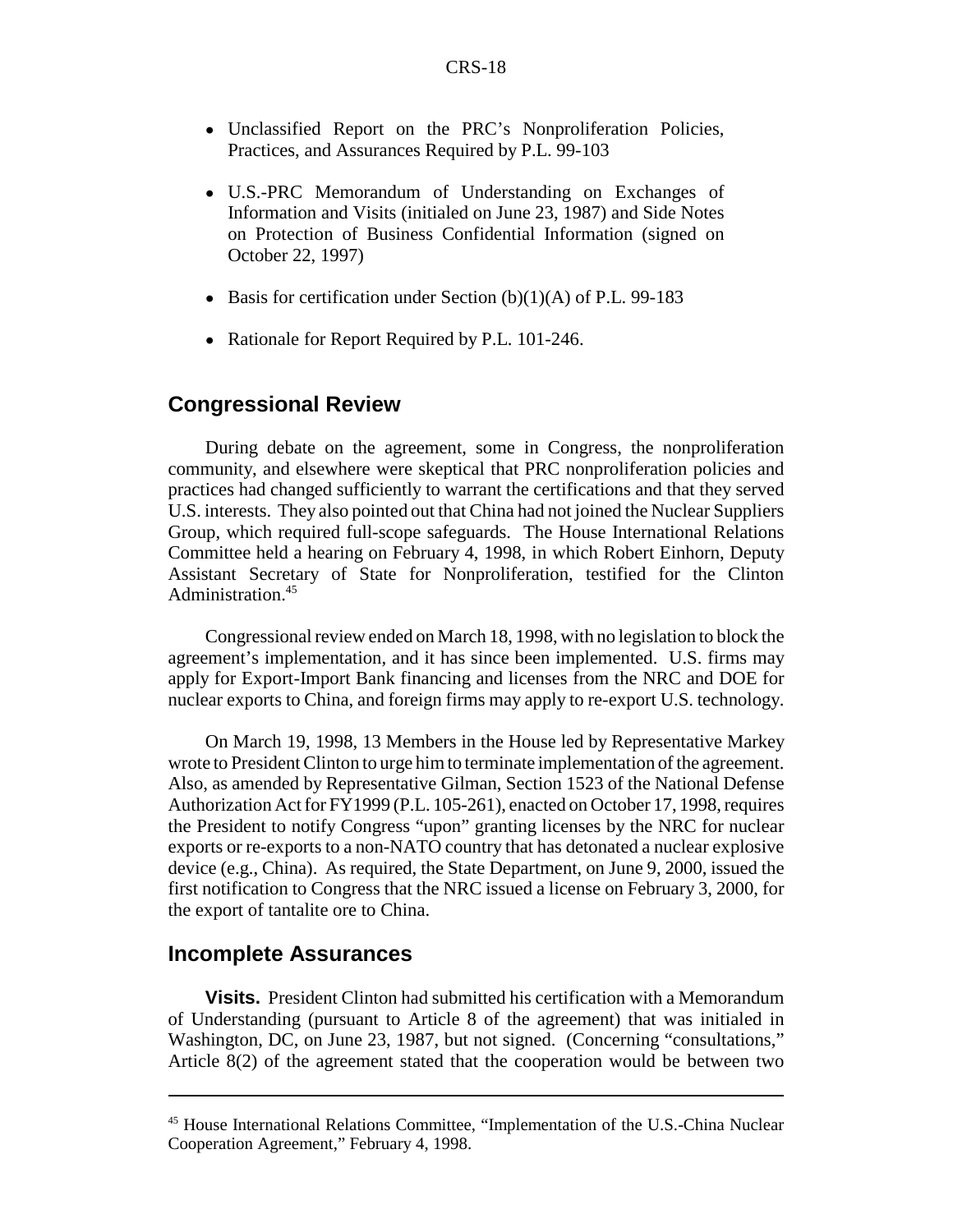nuclear-weapon states and that bilateral safeguards "are not required." It called for "diplomatic channels to establish mutually acceptable arrangements for exchanges of information and visits to material, facilities, and components.) The Memorandum called for annual visits to reactors. In the event of discrepancies, it called for the parties to "consult" to make "mutually acceptable" arrangements for the addition or reduction of visits, in place of safeguards. The President contended that this initialed Memorandum provided for arrangements that met the certification standard of P.L. 99-183 that the arrangements were designed to be effective in ensuring peaceful uses of nuclear material, facilities, or components. In February 1998, the Office of Arms Control and Nonproliferation of the Department of Energy published the "Proposed Subsequent Arrangement Concerning Reciprocal Arrangements for Exchanges of Information and Visits Under the Agreement for Cooperation for Peaceful uses of Nuclear Energy" between the United States and the PRC, noting that it sought to sign the initialed Memorandum which provided the "framework" for arrangements.<sup>46</sup> The United States and the PRC signed the Memorandum of Understanding on May 6, 1998, and DOE published it.<sup>47</sup>

**Re-transfers.** Given the PRC's nuclear cooperation with Pakistan that raised questions of U.S. sanctions,<sup>48</sup> the Clinton Administration apparently did not have adequate assurances from the PRC that it would not re-transfer and divert U.S. nuclear technology to another country, potentially for military use. The Administration continued negotiations with China on this issue, after the agreement's implementation.<sup>49</sup> According to a reported NRC memorandum of April 4, 2000, DOE officials had held up 16 applications for licenses to export U.S. technology since 1998, due to disagreement about assurances, including a U.S. demand for a blanket assurance and a PRC offer of case-by-case assurances.<sup>50</sup> Those cases were called "Part 810 cases" in reference to the DOE's export controls that are regulated by Part 810 of Title 10 of the Code of Federal Regulations.

On September 16, 2003, in Vienna, Austria, Secretary of Energy Spencer Abraham and the chairman of China's Atomic Energy Authority apparently agreed to assurances from China that U.S. nuclear technology would not be re-transferred by China to third parties without prior U.S. consent. The understanding, however, was reached in an exchange of diplomatic notes to "establish a process for determining what nuclear technologies require government-to-government nonproliferation assurances and set forth procedures for exchanging the assurances." Afterwards, the Bush Administration continued to seek assurances to prevent unauthorized re-transfers by China.<sup>51</sup>

<sup>46</sup> *Federal Register*, February 10, 1998.

<sup>47</sup> *Federal Register*, June 4, 1998.

<sup>48</sup> CRS Report RL31555, *China and Proliferation of Weapons of Mass Destruction and Missiles: Policy Issues*, by Shirley Kan.

<sup>49</sup> *Nucleonics Week*, July 1, 1999.

<sup>50</sup> Bill Gertz, "Beijing Stalls on Nuclear Promises," *Washington Times*, May 9, 2000.

<sup>51</sup> *Nucleonics Week*, September 18, 2003; April 1, 2004.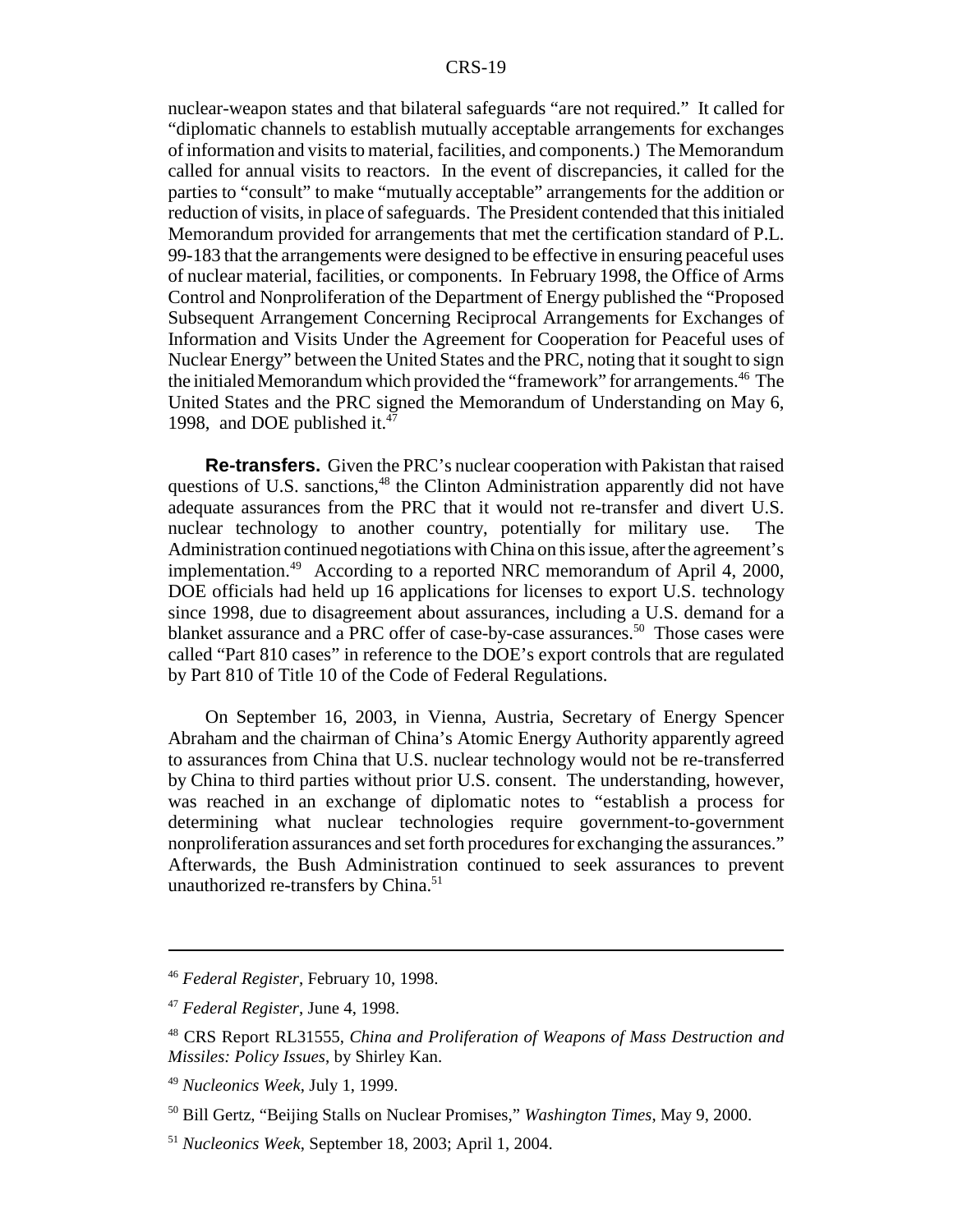In September 2004, the State Department publicly stated that the exchange of diplomatic notes in September 2003 followed as a "second significant event" the 1998 implementation of the agreement, which permitted transfers of nuclear reactor fuel and components "based on case-by-case review." Then, the diplomatic notes "confirmed conditions and assurances governing transfers of nuclear technology which are not covered by the agreement, and those notes provided as well for a caseby-case review." The NRC issued licences for export of nuclear reactor components under the Nuclear Cooperation Agreement, while the DOE authorized transfers of nuclear technology to China for its civilian nuclear power program based on the PRC's "written nonproliferation assurances."52

# **U.S. Nuclear Exports<sup>53</sup>**

On February 28, 2005, Westinghouse Electric Company — based near Pittsburgh, Pennsylvania, and owned by British Nuclear Fuels Ltd. — submitted a bid for a PRC contract to supply four commercial nuclear reactors. Westinghouse submitted the bid jointly with Mitsubishi Heavy Industries of Japan.<sup>54</sup> Competing against the Westinghouse-Mitsubishi consortium are Areva of France and Atomstroyexport of Russia.<sup>55</sup> All three bids are reported to be strongly backed by their respective governments.<sup>56</sup>

Two of the planned Chinese reactors would be built for the China Guangdong Nuclear Power Company at a site near Yangjiang, and the other two would be built at a site near Sanmen for the China National Nuclear Corporation (CNNC), according to media reports.<sup>57</sup>

An article posted on Human Events Online, in criticizing the tentative Ex-Im Bank support for the deal, focused on CNNC's alleged role in transferring nuclear weapons technology to Pakistan and Iran. By subsidizing the cost of Westinghouse reactors, the article contended, the U.S. government would be "inviting charges of hypocrisy by dealing with known proliferators" and undermining U.S. diplomacy

<sup>&</sup>lt;sup>52</sup> Department of State, Daily Press Briefing and Question Taken, September 2, 2004.

<sup>&</sup>lt;sup>53</sup> Written by Mark Holt, Specialist in Energy Policy, Resources, Science, and Industry Division.

<sup>&</sup>lt;sup>54</sup> British Nuclear Fuels has put Westinghouse up for sale, and one of the bidders is Mitsubishi Heavy Industries, which uses Westinghouse technologies. Another factor for China's decision-makers would be the purchase of reactors from a Japanese company, rather than an American or British one, but the technology under consideration is the same and subject to U.S. controls and other decisions.

<sup>55 &</sup>quot;Areva, Westinghouse-MHI Submit Bids for New Reactors for China," *Nucleonics Week*, March 3, 2005, p. 3.

<sup>56 &</sup>quot;With Governments Supporting Bids, Competition in China Looks Fierce," *Nucleonics Week*, February 24, 2005, p. 1.

<sup>57</sup> *Ibid*.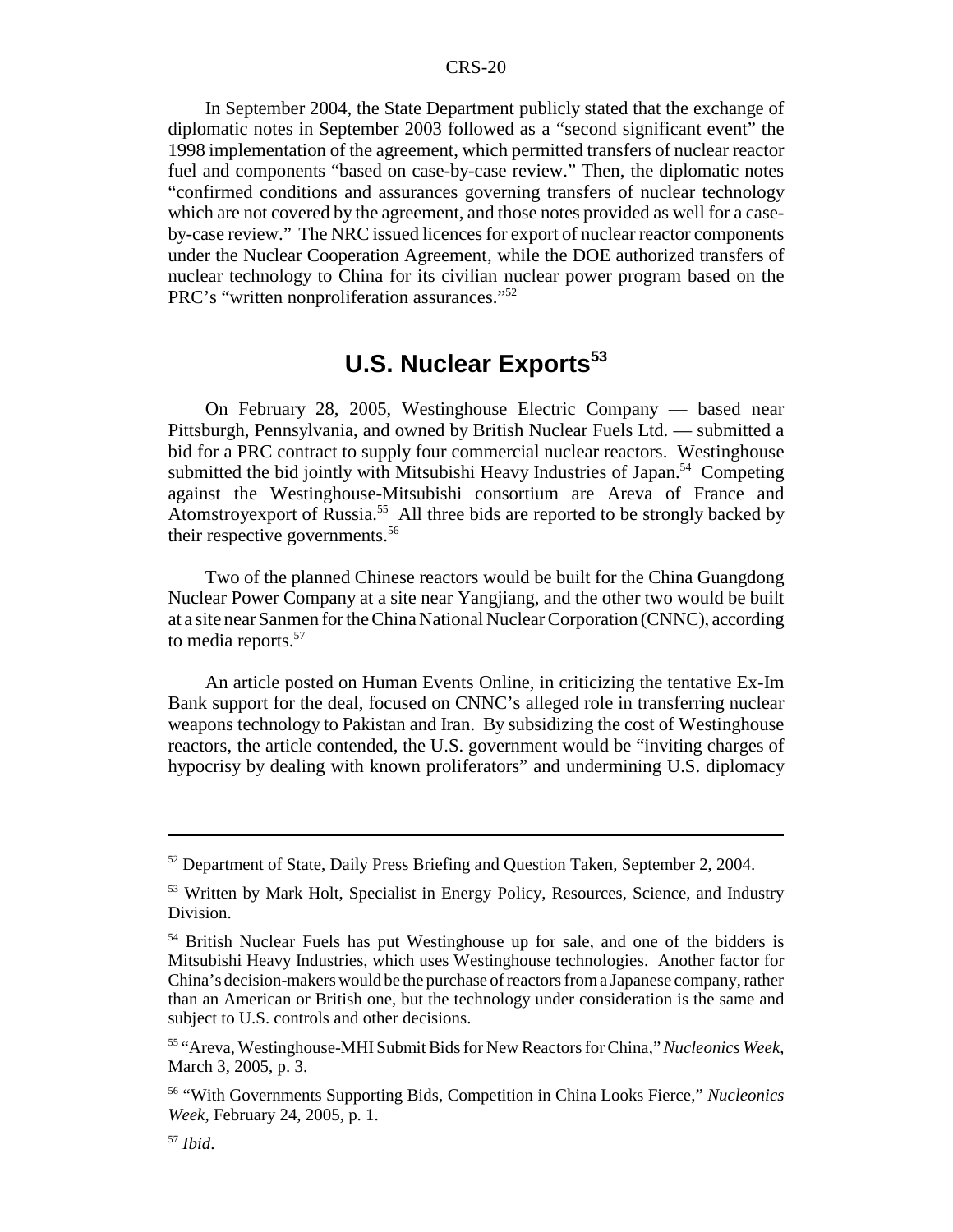#### CRS-21

with the Chinese Communist regime. The article further argued that the deal would be inconsistent with U.S. opposition to Russia's sale of reactor technology to Iran.<sup>58</sup>

The reactors that Westinghouse proposes to sell to China are a new design called the AP-1000, which has never been constructed. However, the AP-1000 received final design approval from the Nuclear Regulatory Commission (NRC) on September 13, 2004, and is now awaiting NRC certification as a standard plant that could be built in the United States without further design review.

The 1,100-megawatt AP-1000 is an improved version of existing Westinghouse commercial nuclear power plants. Westinghouse pressurized water reactors use "light" (ordinary) water to help sustain the chain reaction in the reactor core and to carry away the resulting heat. The heated water circulates under pressure in a closed loop through heat exchangers that make steam to drive electric generators. This basic Westinghouse pressurized water technology is dominant in the U.S. nuclear power industry and, through licensing arrangements, in most of the world.

Technological benefits that China might gain from purchasing the Westinghouse reactor as opposed to its French competitor are likely to be modest. China already has four operating commercial reactors supplied by Areva, using updated versions of French reactors originally built under a now-expired Westinghouse license. In the competition for the latest Chinese contract, both Westinghouse and Areva contend that they are offering the most advanced designs available.

There would be no direct effect of the proposed Westinghouse reactor sale on China's nuclear weapons program. China has been a nuclear weapons state since 1964 and already has reactors designed for producing weapons materials. Light water reactors (such as the Westinghouse and Areva designs) are poorly suited for weapons production. In contrast to the Chinese situation, the United States opposes Russia's light water reactor construction in Iran because Iran is not currently a nuclear weapons state and appears to be using its nuclear power program as a pretext for developing other nuclear fuel cycle facilities that could be used to make weapons.

Indirect benefits that the Westinghouse contract might provide to CNNC's weapons activities and to the Chinese government's ability to resist U.S. diplomatic pressure are inherently difficult to assess. A staff member for Senate Banking Committee Chairman Richard Shelby was quoted as saying, "There is an inevitable tension that exists between the desire to support U.S. commercial interests abroad on the one hand and the requirement to ensure national security is not endangered through the advancement of those commercial interests."59

Westinghouse's commercial interest in the Chinese contract are considerable. The project would give the company the opportunity to build a working model of the AP-1000 design and gain a foothold in the potentially large Chinese nuclear power

<sup>&</sup>lt;sup>58</sup> Carney, Timothy P., "U.S. to Fund Chinese Agency Aiding Iranian and Pakistani Nukes," *Human Events Online*, posted March 2, 2005.

<sup>59</sup> Carney, Timothy P. "Hill Unlikely to Stop Funding of China Nuke Agency." *Human Events Online*. Posted March 11, 2005.